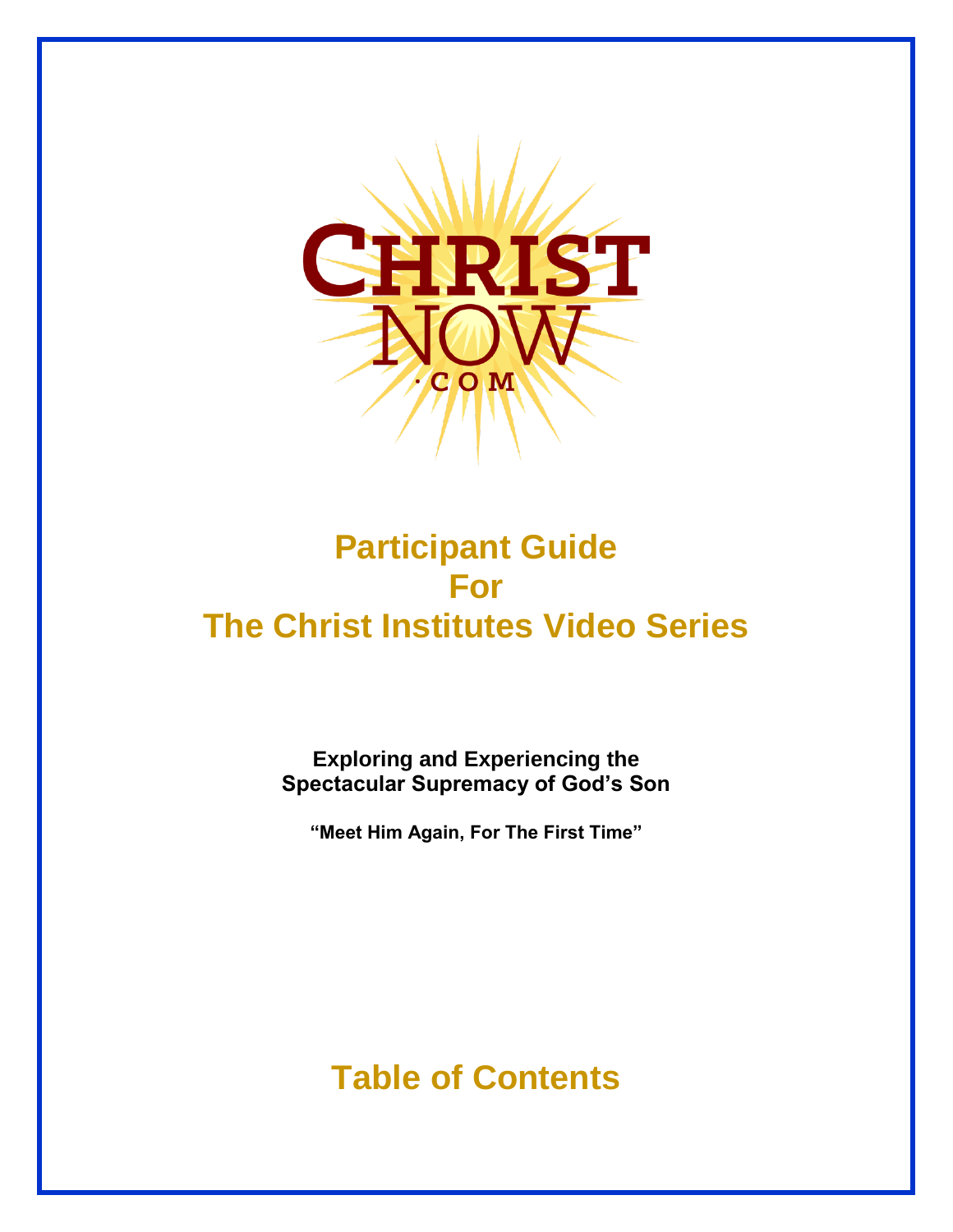| Introduction to <i>The Christ Institutes Video Series</i> | 4  |
|-----------------------------------------------------------|----|
| Outline of the Nine Sessions                              | 9  |
| <b>Session-by-Session Summary Essays</b>                  | 14 |
| <b>ADORE HIM! Guide for Each Session</b>                  | 24 |
| Reflections for All Sessions                              |    |
| <b>Group Discussion Questions</b>                         |    |
| Schedule for Hosting a TCI Weekend                        | 39 |

2

**Note**: This guide to *The Christ Institutes Video Training Series* **(TCI)** offers help for *individuals* taking the 55-day [guided email and video Journey](http://www.christnow.com/my-christ-awakening-journey/) (which draws upon these nine videos), or working through the teaching videos at their own pace. It is equally useful for *groups* that want to explore and discuss the teachings together, whether following a nine-week schedule or using TCI to shape a weekend retreat.

For any approach, a valuable, widely respected follow up book is available to help sustain the personal changes you will experience from your TCI adventure. Written by David Bryant, the developer and presenter of the TCI curriculum**,** it is titled *[Christ Is ALL! Join](http://readcia.com/)  [in the Joyful Awakening to the Spectacular Supremacy of God's Son.](http://readcia.com/)*

To supplement these videos, www[.ChristNow.com](http://www.christnow.com/) provides a rich variety of timely [resources](http://www.thechristinstitutes.org/resources/) to equip TCI "graduates" for effective follow-through on all they have learned.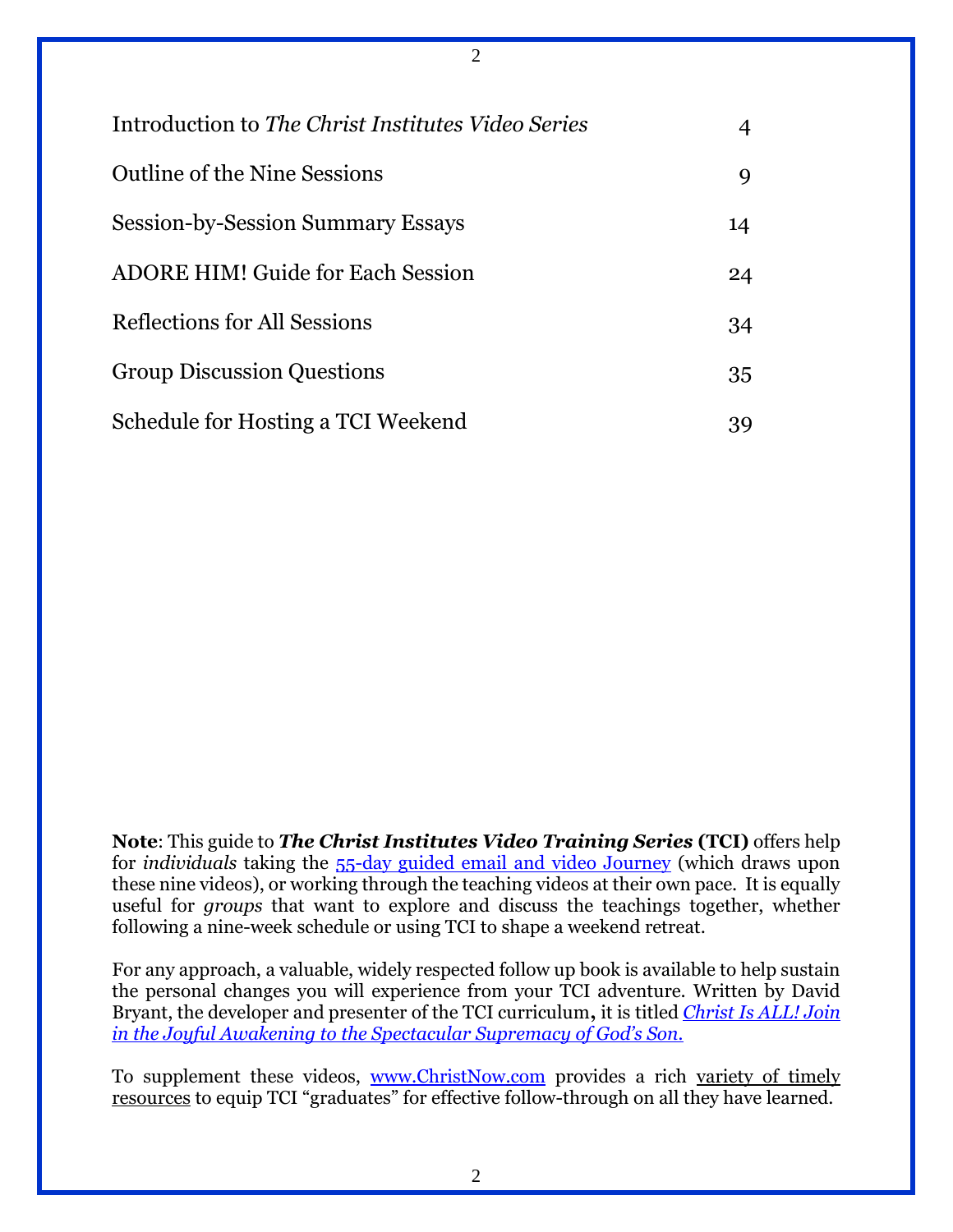### **Introduction to TCI**

Conducted for many years nationally and internationally as live, 48-hour intensives, now [David Bryant](https://www.proclaimhope.org/content/bryantBio) and *ChristNow.com* brings to the Church **The Christ Institutes (TCI)** in an exciting newly produced video format series.

**SERIES.** Throughout its [nine one-hour video sessions](http://www.christnow.com/christ-institutes-overview/) the focus of the TCI curriculum offers something found nowhere else on the web. With its compelling presentations, creative visuals (over 3,000 slides) and clear applications, **The Christ Institutes** maintain a consistently singular focus on the vastness and majesty of God's Son. It explores major themes that inspire participants to think in whole new ways about Christ and His supremacy and about what He means for us today.

Through the TCI experience students enter into a life-changing adventure. TCI defines this personal transformation as a "[Christ Awakening](http://www.christnow.com/what-is-a-christ-awakening/)" In turn, the TCI impact can lead to church-wide, ministry-wide and community-wide Christ Awakening *movements* – which is the ultimate hope for our nation and beyond.

**GOALS.** Whatever approach to TCI you choose, the teaching series is designed to fulfill four main goals for everyone:

(1) **CHRIST.** To help you explore a grander vision of Christ's glory and greatness for all of us today – by digging into seven major Biblical dimensions that help define what Christ and His supremacy is all about right now.

(2) **CRISIS.** To help you confront the greatest crisis facing the Church today – a crisis about how we see and relate to Christ; and to discover ways to reverse it and cure it.

(3) **AWAKENING.** To guide participants into their very own "Christ Awakening" experience and then empower them to foster Christ Awakening movements among other believers right where they live, to help renew today's Church.

(4) **DISCIPLESHIP.** To motivate each TCI "graduate" to continue their journey into a daily Christ-driven discipleship that springs from a growing intimacy with Him in His supremacy.

**PROMOTION.** (10) 2-minute [overview videos](http://www.christnow.com/christ-institutes-overview/) summarize all that awaits you with *The Christ Institutes Video Training Series***.** The first one presents an [overview of the entire](http://www.christnow.com/session/series-overview/)  [TCI experience.](http://www.christnow.com/session/series-overview/) The other (9) 2-minute videos offer a brief summary of each of the nine TCI sessions.

These introductory videos provide tools to help you share the TCI opportunity with other believers as well as encourage them to take advantage of the TCI teaching, either at an individual level or with a group.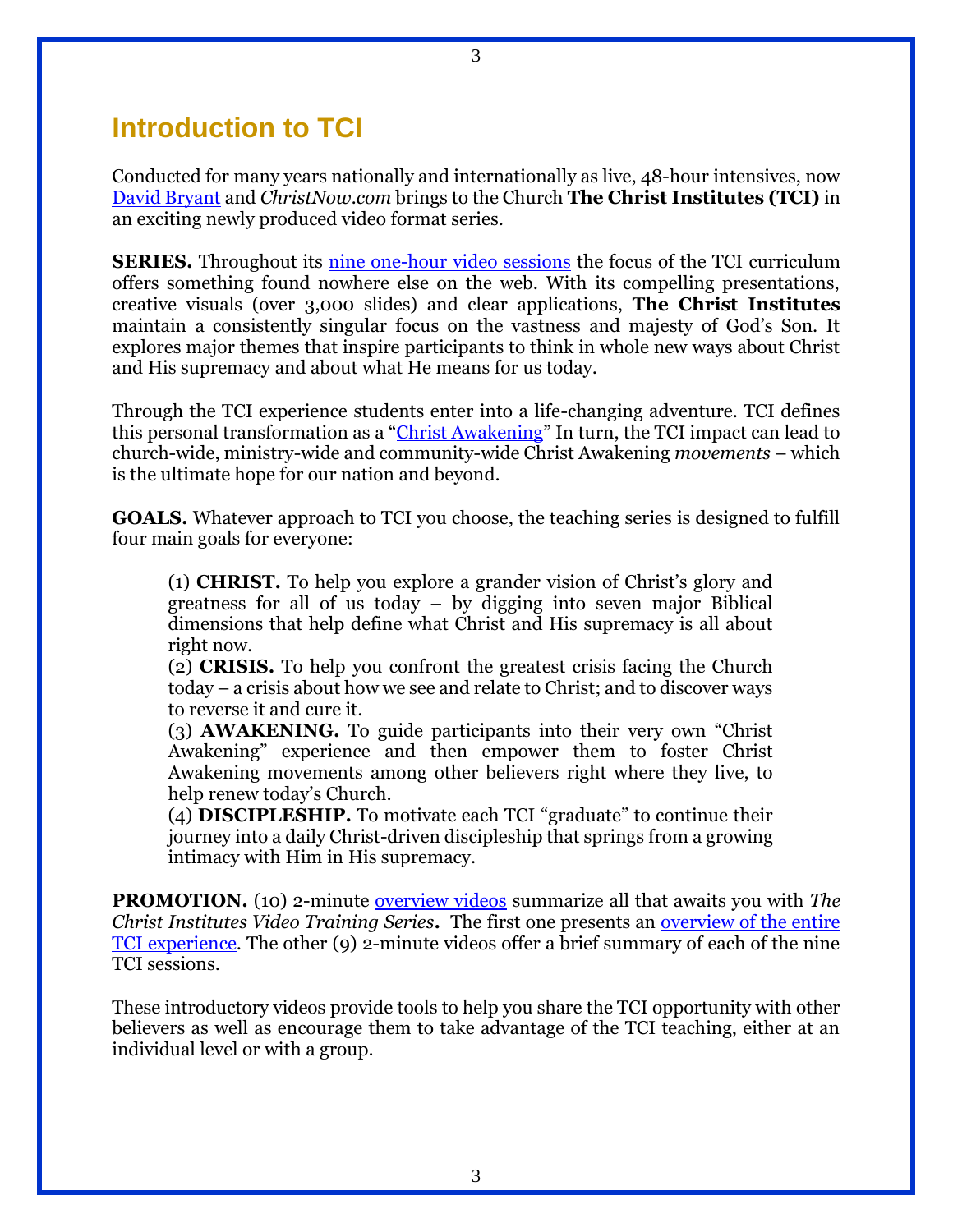For example, you might show one introductory video each week for ten weeks in your Sunday School classes or during announcements on Sunday morning, creating a "teaser campaign" for TCI. Then, invite people to sign up for the TCI opportunity, either on their own or in groups.

In addition, two other informal videos from David Bryant provide valuable background on two of the most important TCI emphases: (1) "[Crisis of Christology](https://vimeo.com/48995361)" (12 minutes); and (2) "[Reclaiming a Consequential](https://vimeo.com/49770044) Christology" (17 minutes). These can also be used to recruit fellow believers into a TCI experience.

As another way to promote TCI, you might want to share the session outlines for essays that appear later in this document.

**CHOICES.** As mentioned, you can choose to participate in the nine TCI teaching videos in two main ways: (1) on your own or (2) with a group. Let's look at each approach briefly.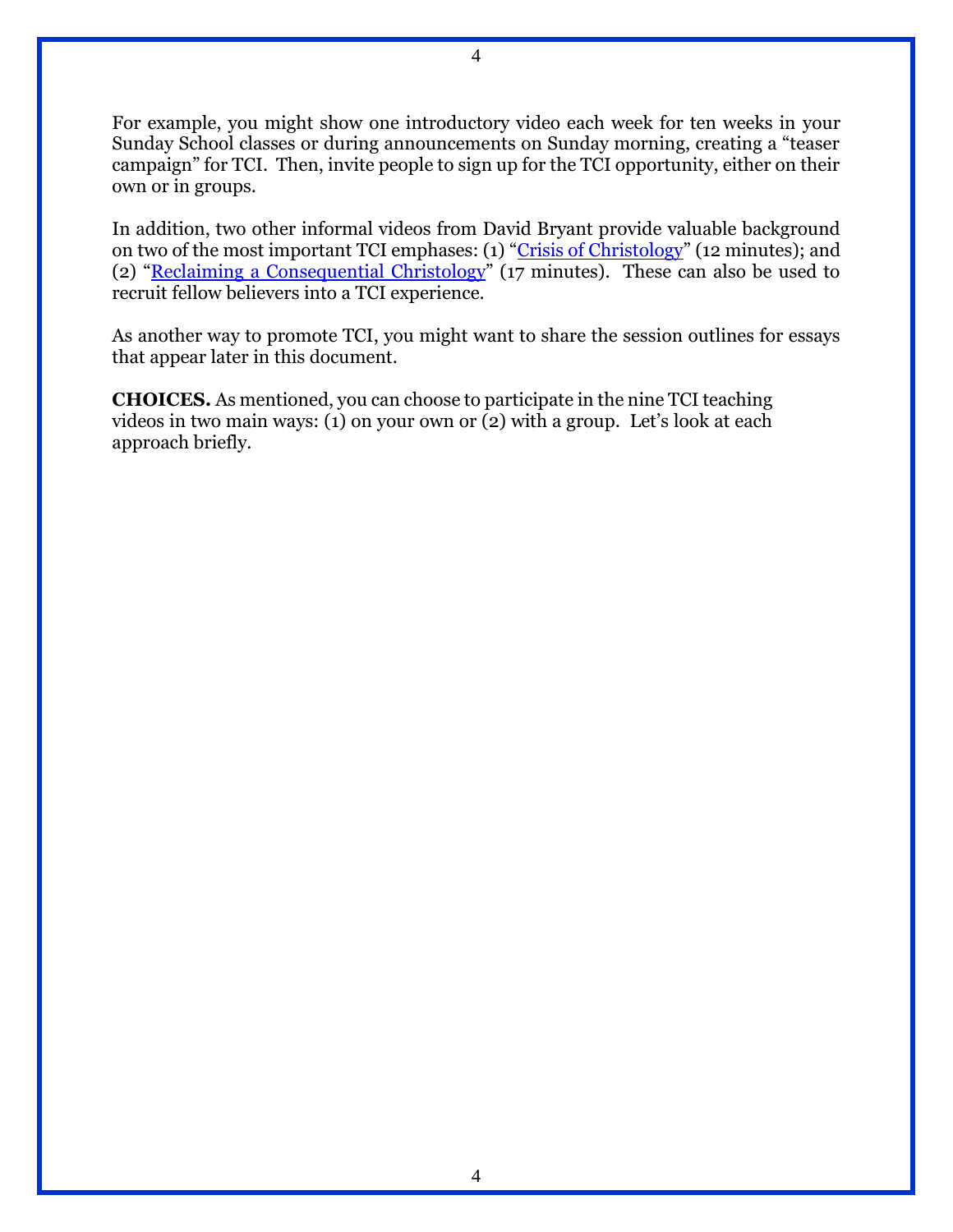### **Two ways to enjoy the TCI adventure** *on your own*

**(1) AS A JOURNEY.** One way to benefit from TCI is by signing up for the free [55-day](http://www.christnow.com/my-christ-awakening-journey/)  [guided email and video Journey.](http://www.christnow.com/my-christ-awakening-journey/) A clip from a teaching video will be emailed to your inbox daily for 55 days to help you explore and experience on a *daily* basis this larger vision of God's Son. Pick the most convenient time slot in your daily schedule to view it. For many that means doing so at the beginning of each day.

Every day's video also suggests certain portions of the "TCI Reflections Guide" (included in this document and online) to help you process and apply its teaching for that day, encouraging you to end in prayer. If your schedule allows, plan on spending five additional minutes doing so.

This kind of "daily discipline" will be unlike any approach to "discipleship" you've experienced. It truly is a "journey" taken over many days and covering some of the vast vision that makes up Christ's spectacular supremacy today. However, traveling through the TCI teachings during this 55-day process gives you an adventure that leads into a growing, deepening "Christ Awakening" lasting long after the TCI experience has concluded.

**(2) AT YOUR OWN PACE.** Or, tackle each of TCI's [\(9\) one-hour teaching video](http://www.christnow.com/christ-institutes-overview/)  [sessions](http://www.christnow.com/christ-institutes-overview/) at a pace that fits your life situation. This way you view as much of a session's teaching as time allows, doing so when it fits most conveniently into your schedule.

As you do, it is suggested that you incorporate the following activities in conjunction with the video:

**Reflect**: The "TCI Reflections Guide" is helpful with this approach, as you use some of its suggestions to conclude your experience for each segment of study.

Don't forget to make use of the "**Selah**" moments that appear a few times in each video.

*Selah" is a Hebrew word found in some of the Psalms. It instructs the worship leader to cease the music to allow worshipers a brief time of reflection on what was just sung.* 

Similarly, in the TCI videos whenever "Selah" appears it means you have come to a "planned interlude" designed to allow participants (whether individually or in a group) to press pause in order to reflect for a few moments on what was just been presented. Or, use the Selah to spend a minute in praise or prayer related to what you're exploring about the spectacular supremacy of God's Son.

**Respond:** If time allows, before you begin the video at the start of a particular session – or if you're taking the "Journey" approach then on the day you begin the first of the series of short videos for a particular Session – you might want to set aside an additional five minutes to recite out loud the three brief readings that make up the "Adore Him Guide" for beginning each Session.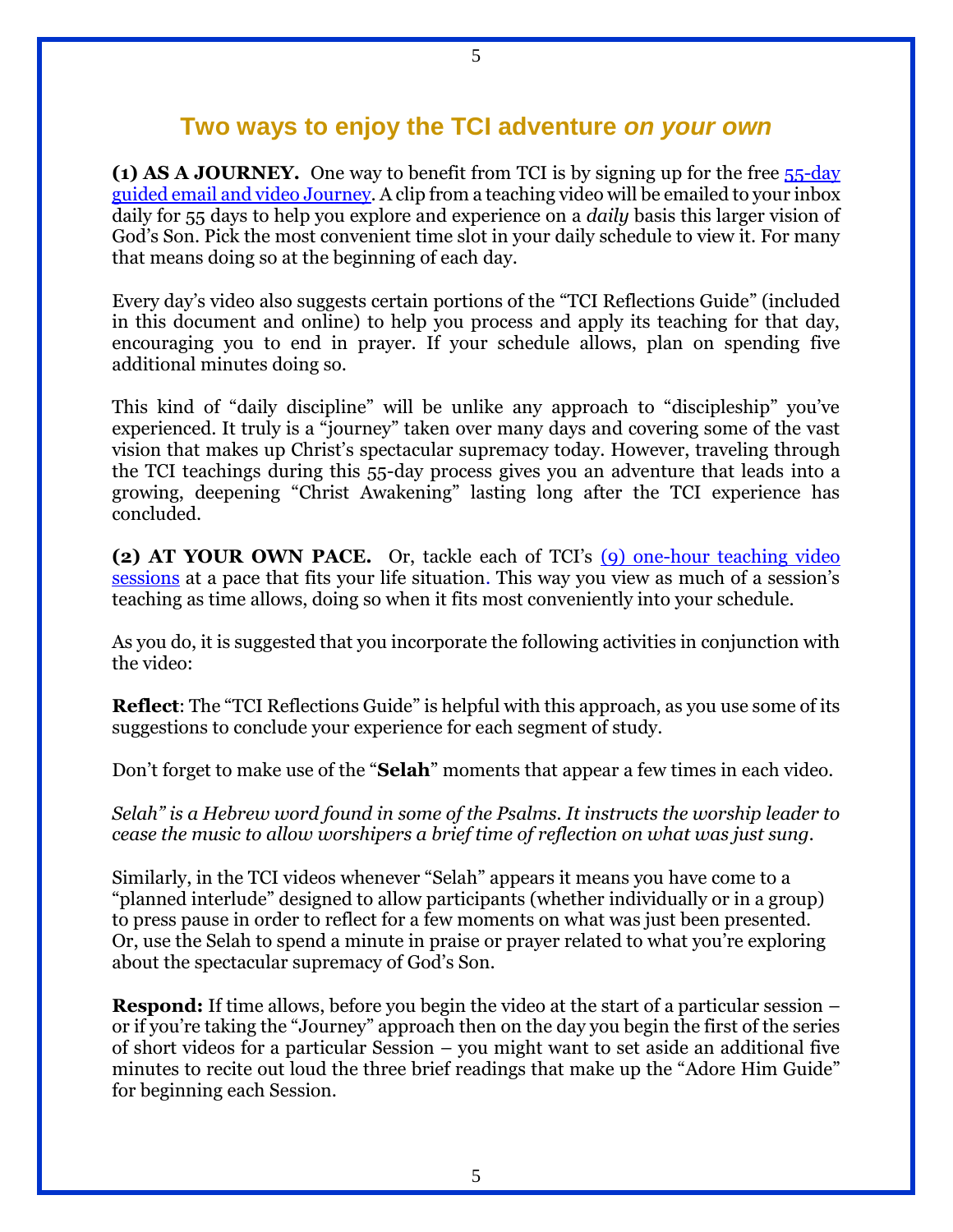In the same vein, whenever you finally complete one session (whatever approach you take) you might find it valuable to think through some of the questions found in the "Group Interaction Guide." Though designed for small group discussion you'll find them equally valuable for personal reflection.

When you're on your own, what might be the best way to *conclude* each TCI teaching time?Many choose to spend a few moments kneeling in worship before a chair, as if it were the Throne from which Jesus reigns. This also creates an opportunity to listen quietly for what the Father may want to share with you personally as a result of what He has given you through what you've just heard.

**Benefits:** Setting your own pace gives you creative freedom in a number of ways: For example, at any moment you like you can pause the video to reflect and pray – or reverse the video to review content. Maybe you would want to stop to write down a key point to remember. Or, if you have no more time that particular day, then push stop and go on about your business – ready to come back to where you left off the next time your schedule allows.

## **Enjoy the TCI video adventure** *as a group*

There are at least four options for how people might experience TCI *as a group*: Sunday School classes, weekly Bible study groups, special nine-week events, or weekend retreats.

**(1) Nine Week Class or Group.** Whether your meet in a Sunday School class or Bible Study group you can join together for an hour for the video and 30 minutes for discussion and prayer.

However, with a Sunday school class you may have only one hour, which will require choosing between one of two other approaches:

- If you decide to cover one full video each week for nine week, then your TCI experience will only allow for an opening prayer, followed by viewing the full video session, concluding with final prayer (a total of approximately 1 hour and 10 minutes).
- However, if 70 minutes also proves too long for the length of time your class meets, you can create *eighteen 45-minute sessions.* Do this by breaking each video in half (at approximately 30 minutes) and shortening the discussion and prayer component (15-30 min).

Incidentally, the "*Selah*" segments that appear in each video session provide a variety of logical breakpoints for this approach.

Taking the tactic of turning nine sessions into eighteen allows time for valuable discussion and prayer with each presentation – giving everyone a more meaningful engagement with the teaching.

6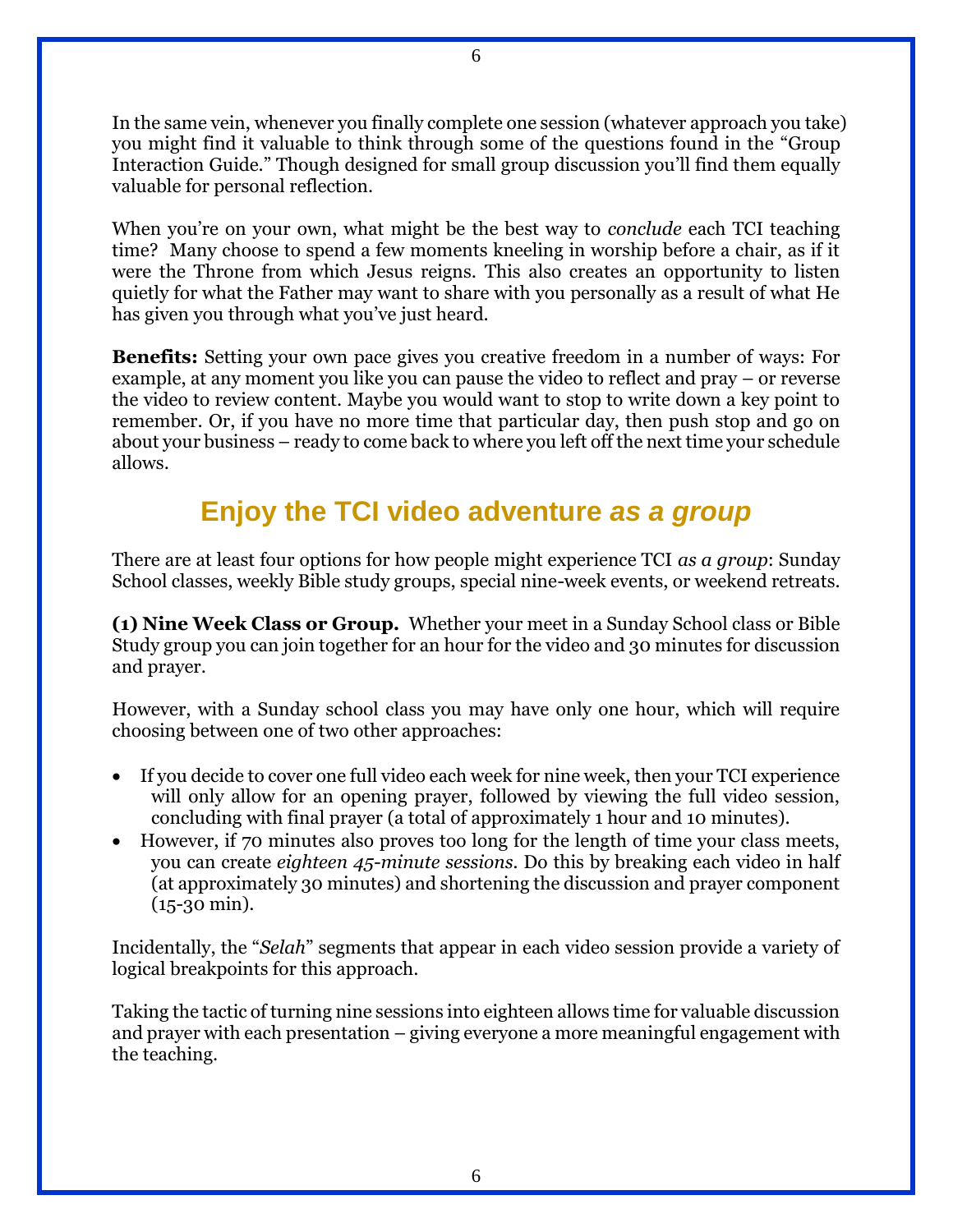If you do schedule time for discussion and prayer consider the helpful suggestions of either the "TCI Reflections Guide" or the "Group Interaction Guide," which are both included in this document.

Some groups have taken one of two alternative options. Both are equally effective:

**(2) 9-Week Special Event.** Some have organized a special 9-week event where they come together for two hours each week. This may take place on a weekday evening or during a Saturday morning. For those who choose this option, here is a good way to construct your 120 minutes:

#### **Two-Hour TCI Teaching Session:**

Worship Hymn or Song (5 minutes) Adore Him readings (5 minutes) Worship Hymn or Song (5 minutes) Presentation (70 minutes approximately) Group Interaction (20 minutes) Group Prayer (7 minutes) Private Reflection and Prayer (3 minutes) Praises to the King (5 minutes)

**(3) Intensive Weekend Retreat.** Another meaningful approach is to organize a special weekend retreat – a 48-hour gathering at a conference or retreat facility, in order to concentrate on completing the entire TCI at one time. Consult the "Suggested Intensive Schedule" for one practical approach for a retreat experience.

As you can see, there are a variety of group situations – from a living room, to a Sunday school classroom, to a sanctuary, to a retreat center. Each allows you to have the full TCI benefit by expanding or contracting the nine video teaching sessions to fit into your scheduling constraints.

**Follow-up.** Remember, in whatever ways you come at it, once your group has completed the TCI curriculum, you can continue on growing your vision of the glory of Christ by spending another seven weeks working through David Bryant's Christ Is ALL! Using the free small group discussion guide available at [www.ChristIsAllBook.com.](http://www.christisallbook.com/)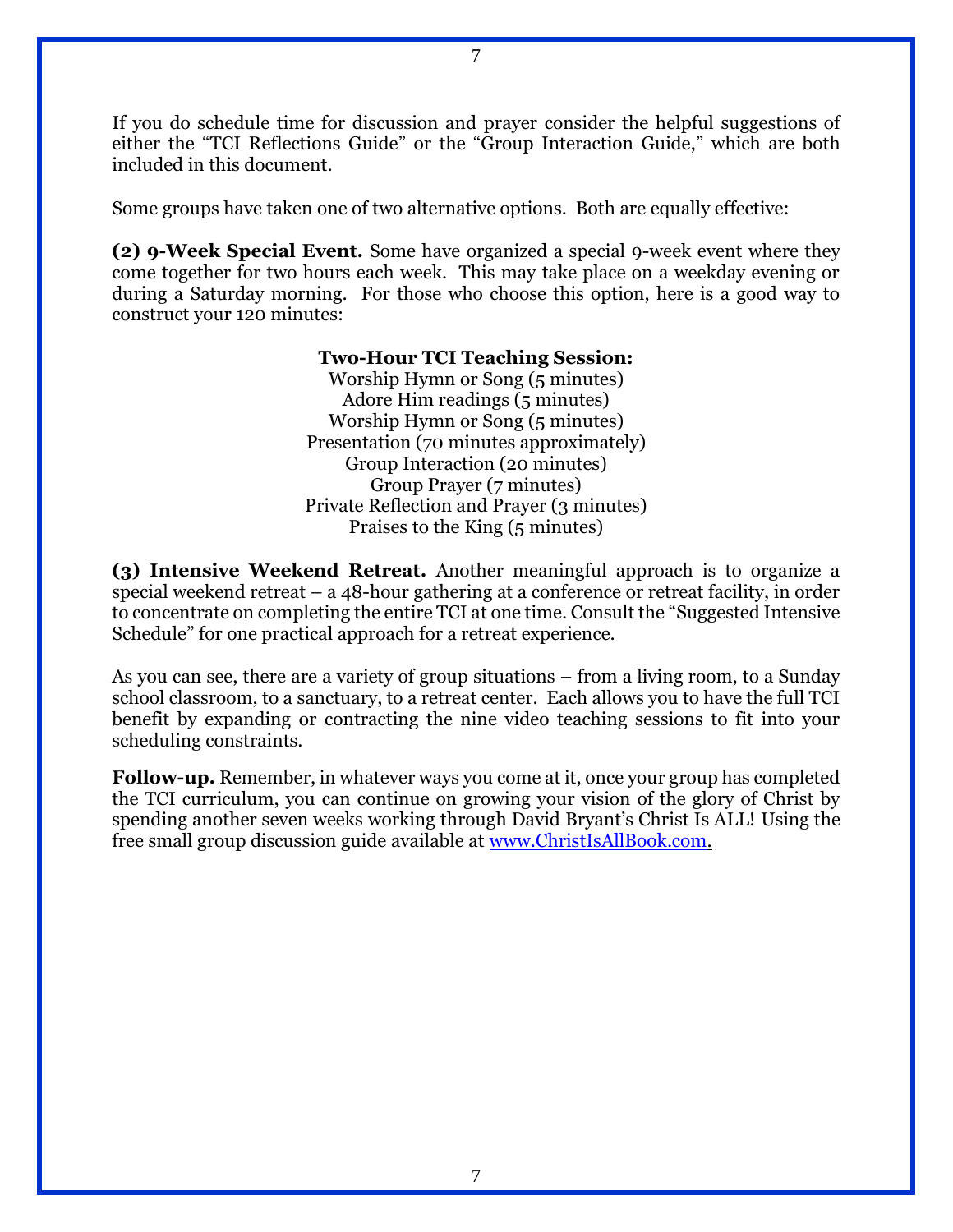# **The Christ Institutes Video Teaching Series**

8

**Exploring and Experiencing Together The Spectacular Supremacy of God's Son**

**////////////////////////////////////////////////////////////////////////////////////////////**

# **O**utline of **N**ine **S**essions

//////////////////////////////////////////////////////////////////////////////////////////////

### **SESSION ONE Introduction: Christ, Crisis, Christ Awakenings**

#### *Worship Presentation*

- "Saturation Transformation"
	- "Supremacy Intimacy"
	- Putting on "Jesus Glasses
- **Three reasons for The Christ Institutes**
	- (1) The Spectacular Supremacy of Christ
		- Attention to the Ascension
	- (2) The "Crisis of Christology" Among Us
		- Monarch or Mascot?
		- (3) The Hope of a Christ Awakening
	- What a Christ Awakening Looks Like:
	- Waking Up to a Consequential Christology

 TCI Schedule and Sessions Overview *Personal Prayer Huddle Prayer Open Discussion*

*Praises to the King*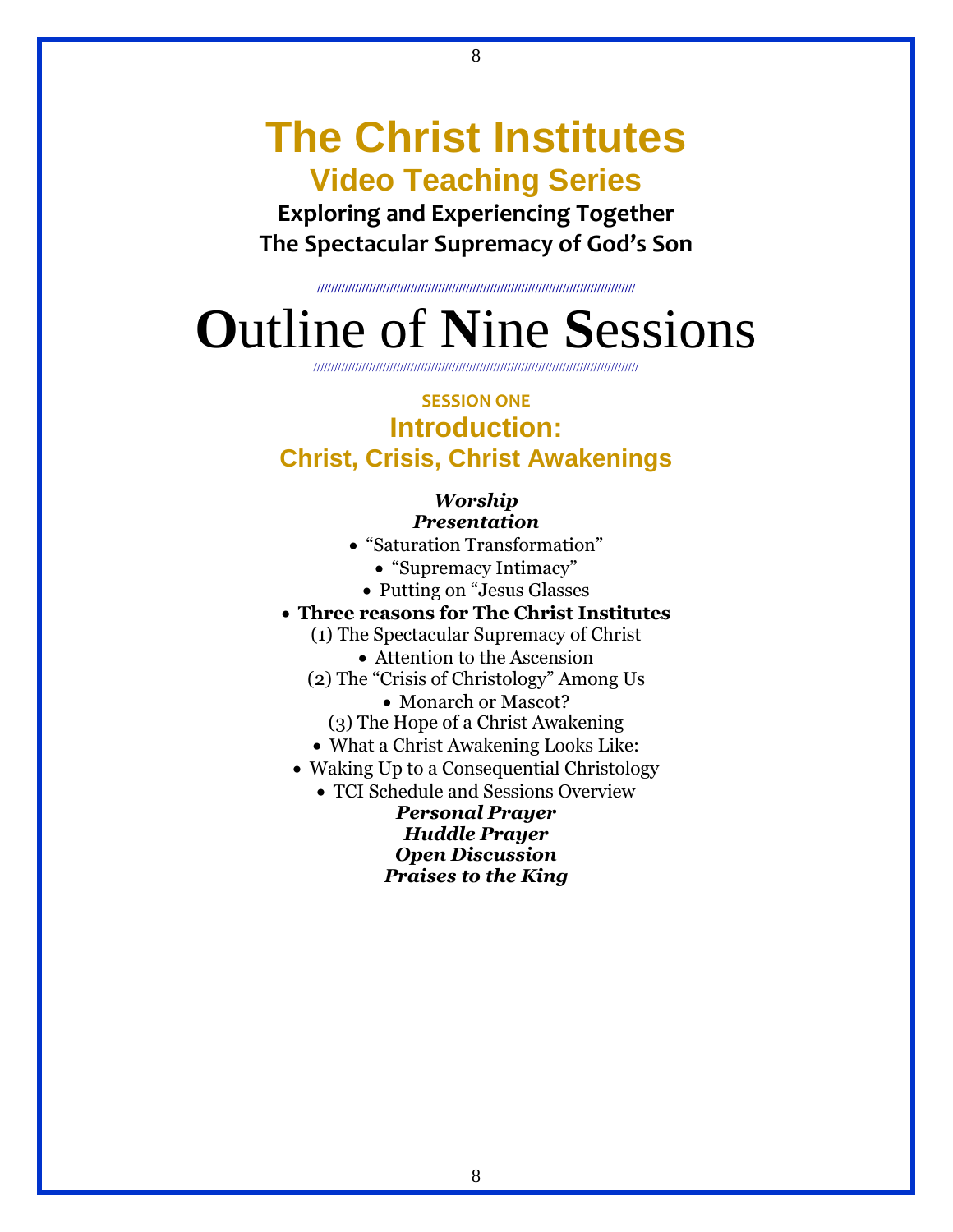## **SESSION TWO Awake to who Christ is TO Us – Now!**

9

#### *Worship Presentation*

- The Supremacy of His Identity
- His Intimacy with the Trinity
- The Perfection of Revelation
	- The Picture in Scripture
	- The Claims of His Names
- Our Identity and Our Destiny
- The Majesty of His Supremacy

*Personal Prayer Huddle Prayer Open Discussion Praises to the King*

### **SESSION THREE Awake to who Christ is FOR Us – Now!**

#### *Worship Presentation*

 The Supremacy of His Remedy • The Invasion of His Incarnation for Us • The Mission of His Crucifixion for Us The Re-Creation of His Resurrection for Us • The Coronation of His Ascension for Us *Personal Prayer Huddle Prayer Open Discussion Praises to the King*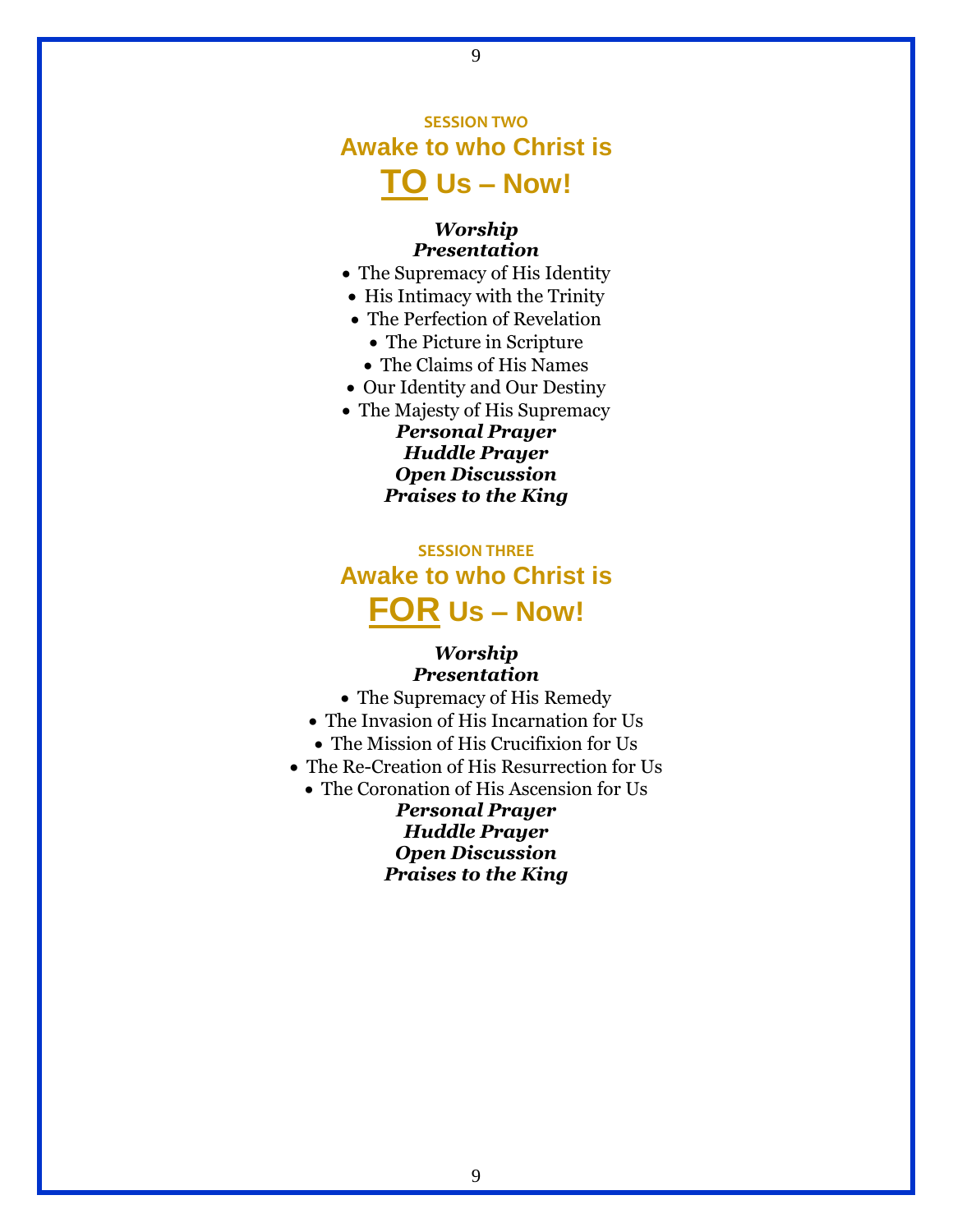## **SESSION FOUR Awake to who Christ is OVER Us – Now!**

10

#### *Worship Presentation*

- The Supremacy of His Sovereignty
	- Over the Workings of Creation
- Over the Unfolding of World History
- Over the Designs of Global Rulers
- Over the Destiny of Earth's Peoples
- Over the Rebellion of Evil Powers
- Over the Building of His Church

*Personal Prayer Huddle Prayer Open Discussion Praises to the King*

### **SESSION FIVE Awake to who Christ is** BEFORE **Us – Now!**

#### *Worship Presentation*

- His Supremacy and Our Expectancy
- Moving Ahead of Us into the Future of God
- Moving Ahead of us into the Presence of God
- Moving Ahead of Us into the Promises of God
- Moving Ahead of Us into the Mission of God

*Personal Prayer Huddle Prayer Open Discussion Praises to the King*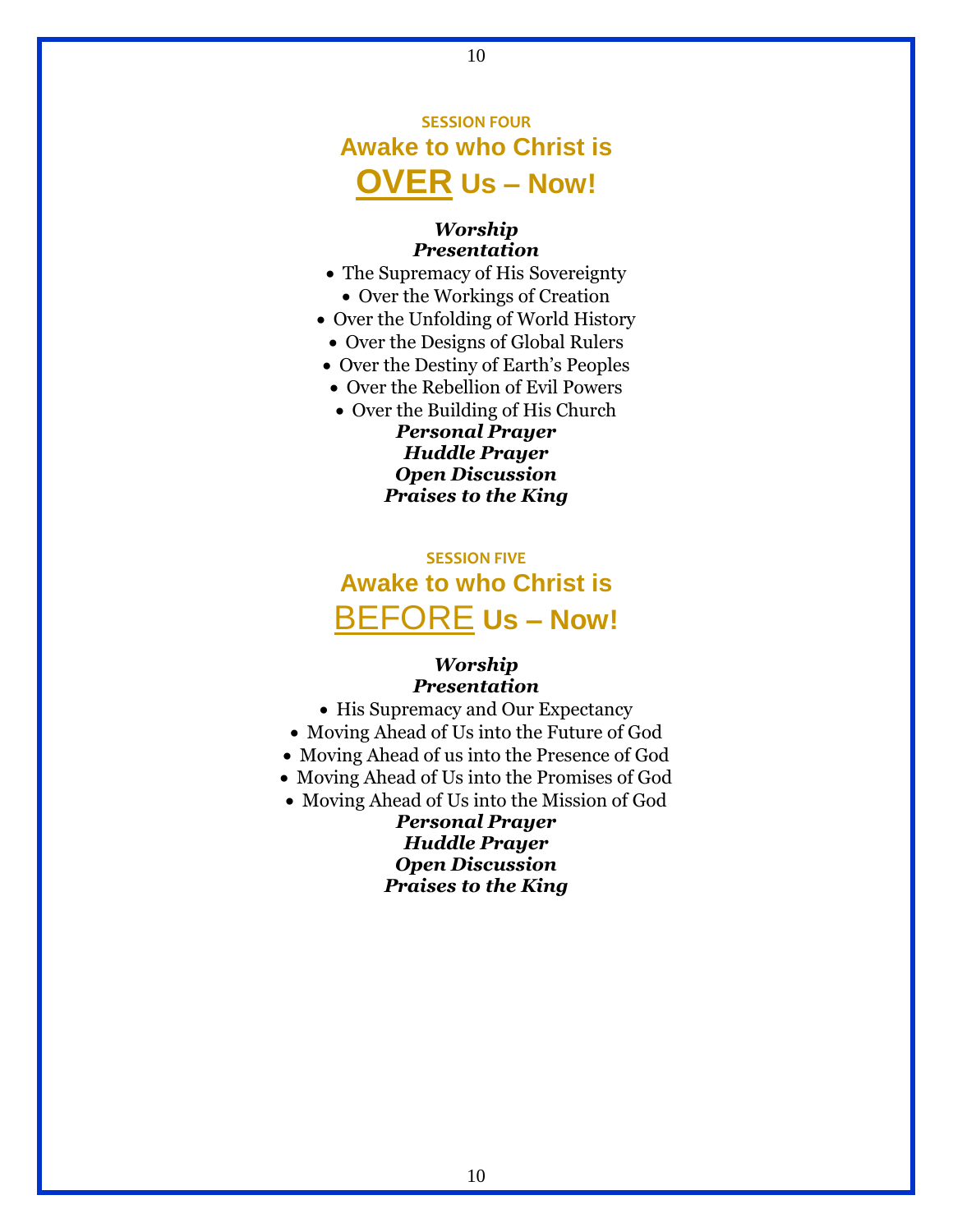## **SESSION SIX Awake to who Christ is WITHIN Us – Now!**

11

#### *Worship Presentation*

• Supremacy Manifested In Intimacy Manifested Individually and Corporately "Within Us" – Surveying the Biblical Proposition New Testament Teachings on Christ Within Us Temples and Bodies How the Spirit Reveals Christ Within Us • The Whole Christ Dwells Within Every Congregation *Personal Prayer Huddle Prayer Open Discussion*

*Praises to the King*

## **SESSION SEVEN Awake to who Christ is THROUGH Us – Now!**

#### *Worship Presentation*

- His Supremacy Extended Through Our Ministry
	- It Begins With A Vision of the "Whole Christ"
	- His Ministry Through Us Is Without Limits
- New Testament Emphases On Who Christ Is Through Us
- Two Key Ways He Ministers Through us: Prayer and Martyrdom
- Every Day Our Ministry Must Be Raised From The Dead With God's Son

*Personal Prayer Huddle Prayer Open Discussion Praises to the King*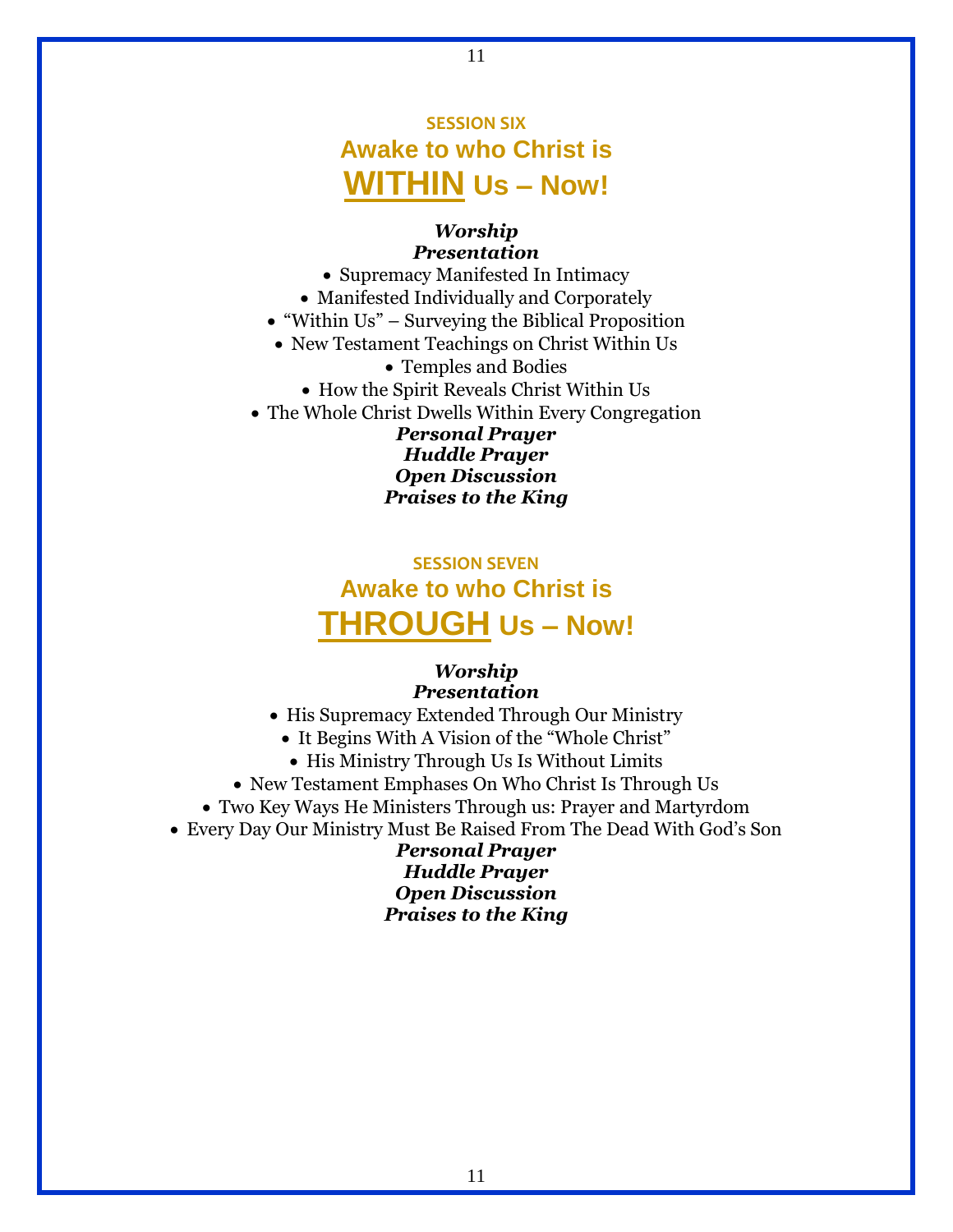## **SESSION EIGHT Awake to who Christ is UPON Us – Now!**

12

#### *Worship Presentation*

- The Finality of His Supremacy
- "Upon Us" Surveying the Biblical Phenomena
	- Who Christ is Upon Us in the Consummation
	- Who Christ Is Upon Us In Approximations
- Christ Upon Us: Living With Daily Anticipations

• Inviting Christ To Come Upon Us *Personal Prayer Huddle Prayer Open Discussion Praises to the King*

#### **SESSION NINE**

## **Responding to the Spectacular Supremacy of God's Son**

### *Worship*

#### *Presentation*

Christ is NOW!

• Responding daily to the supremacy of Christ • Seven Essential Responses:

See, Seek, Savor, Speak, Show, Serve, Share

- Becoming Messengers of Hope
- Seek and Speak as a Way of Life
	- Forming a C.A.S.T.

("Christ Awakening Servant Team")

Resources Available to Help You

The Life Time Commitment of Every Messenger of Hope

• Final questions for TCI graduates

#### *Open Discussion*

Before the Throne Together *Consecrating Christ (I Peter 3:15) Consecrating ourselves as Messengers of Hope*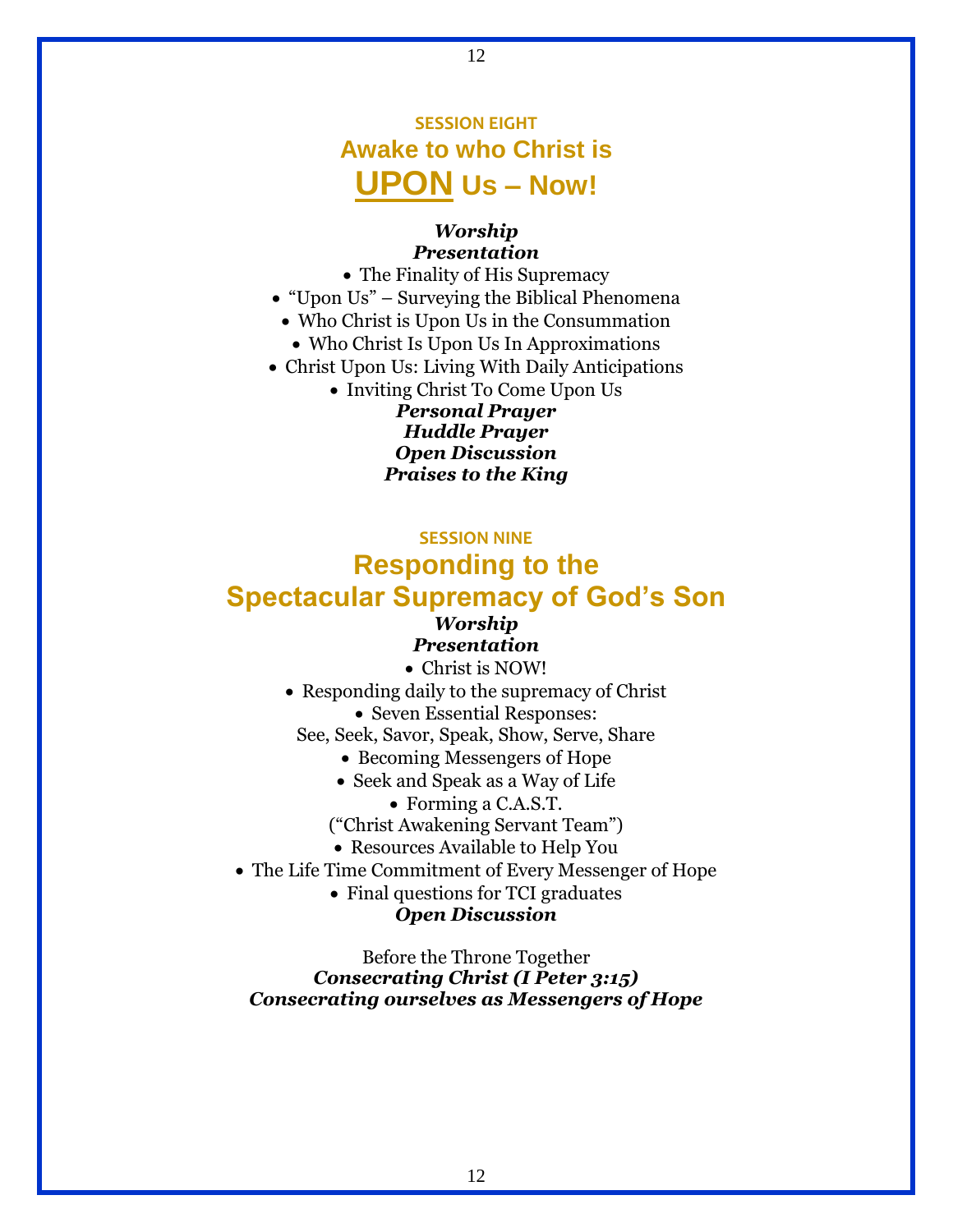

13

### **Video Session 1 of** *The Christ Institutes* **The Christ, the Crisis and the Christ Awakening**

*Let me ask you three questions:*

If someone were to place you in front of a microphone to take 3 minutes to broadcast to the entire nation your understanding of who Jesus Christ IS – not what He has done for you but rather who He IS, whether you exist or not – would you be able to fill even just 3 minutes?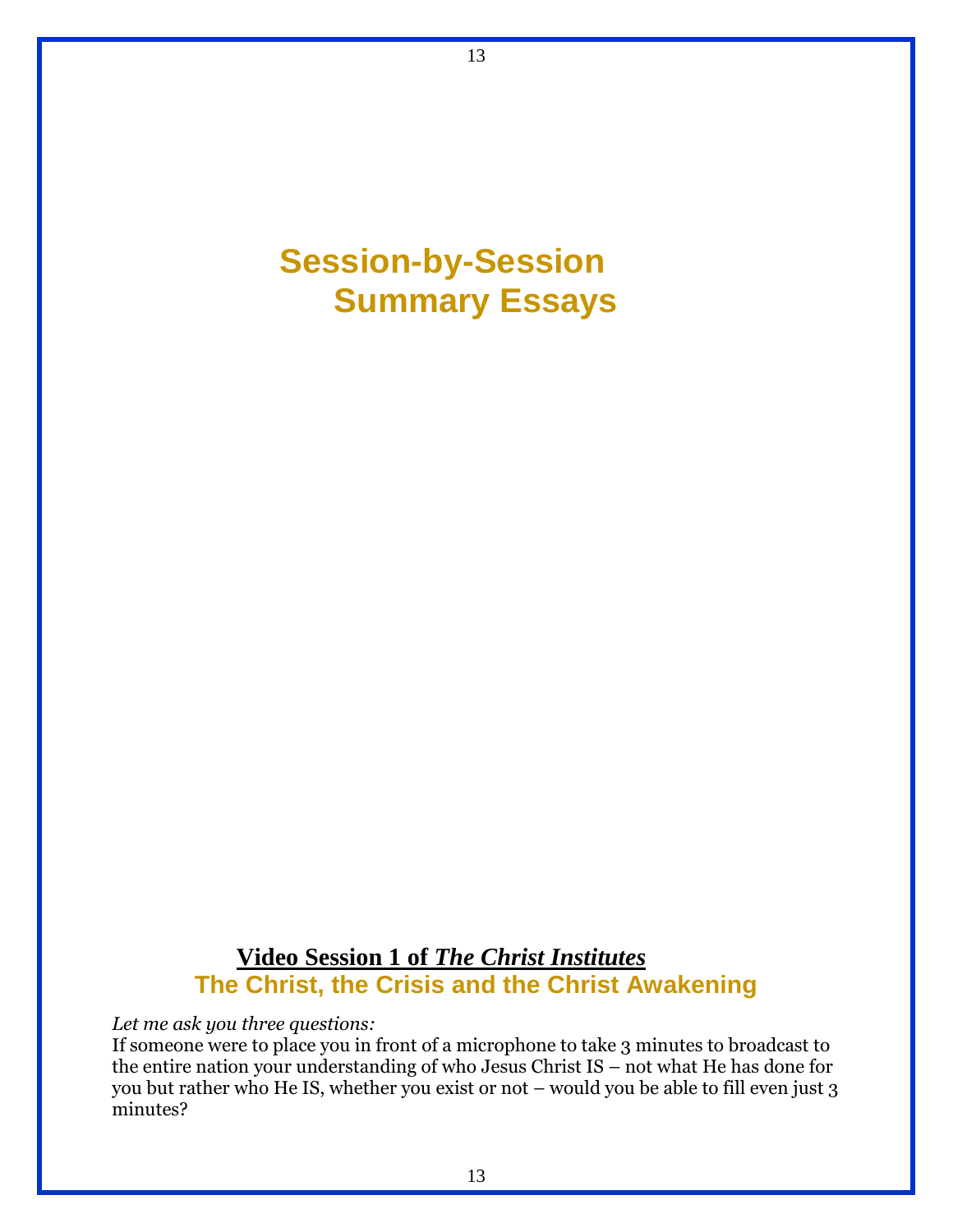Here's a related question: If you took the next three Sundays to walk around your church and listen to what your fellow believers are talking about, how often do you think you would hear the name of Jesus even mentioned in their conversations? You would be shocked at how little He's mentioned!

Last question: After nearly three decades of an unprecedented international prayer movement across the Body of Christ focused on seeking God for a Christ-awakening movement among God's people, where are the *answers* to these millions of concerted prayers?

These are the three critical questions, addressed in that order, in Session 1 of *The Christ Institute*. Let me explain:

First of all, **Session 1** begins to unpack the person of God's Son and what His current reign is all about, in whole new ways. I'll introduce you to seven major dimensions that summarize everything the Bible teaches about the spectacular supremacy of Christ.

Secondly, **Session 1** begins to uncover what many leaders believe is the greatest crisis we face inside our churches today -- a crisis of Christology – that is a deadly shortfall in how most Christians see, seek and *speak* of God's Son for ALL He is. *The Christ Institute* helps you confidently confront and help cure that crisis wherever it's found – even in your own life.

Finally, **Session 1** shows you that many of the answers to the global prayer movement actually *have* been granted. They're sitting in our pews every Sunday morning – right now – ready to spring into life! This portion of the session will fill you with fresh hope about a Christ Awakening movement already bearing down on top of us.

These three issues – What Christ's supremacy really involves, what damages the crisis of Christology is doing to Christian discipleship, and why all of this proves how we desperately need a Christ Awakening movement in our generation – are the reasons I invite *you* into Session I. It lays the foundation for the journey that is ahead -- a journey we call *The Christ Institutes*.

A journey that will take you into an experience of the spectacular supremacy of God's Son you've been looking for all along. A journey into an exciting "Christ Awakening.

## **Video Session 2 of** *The Christ Institutes* **Wake Up to Who Christ Is TO Us**

What would you say is the most neglected doctrine in many churches today? In other words, of the whole panoply of evangelical truths that most Christians hold to, which one is rarely ever mentioned, let alone celebrated?

I suggest to you it is the doctrine of the Ascension. Consider this a moment: When was the last time your own church celebrated the Ascension the way we celebrate Christmas,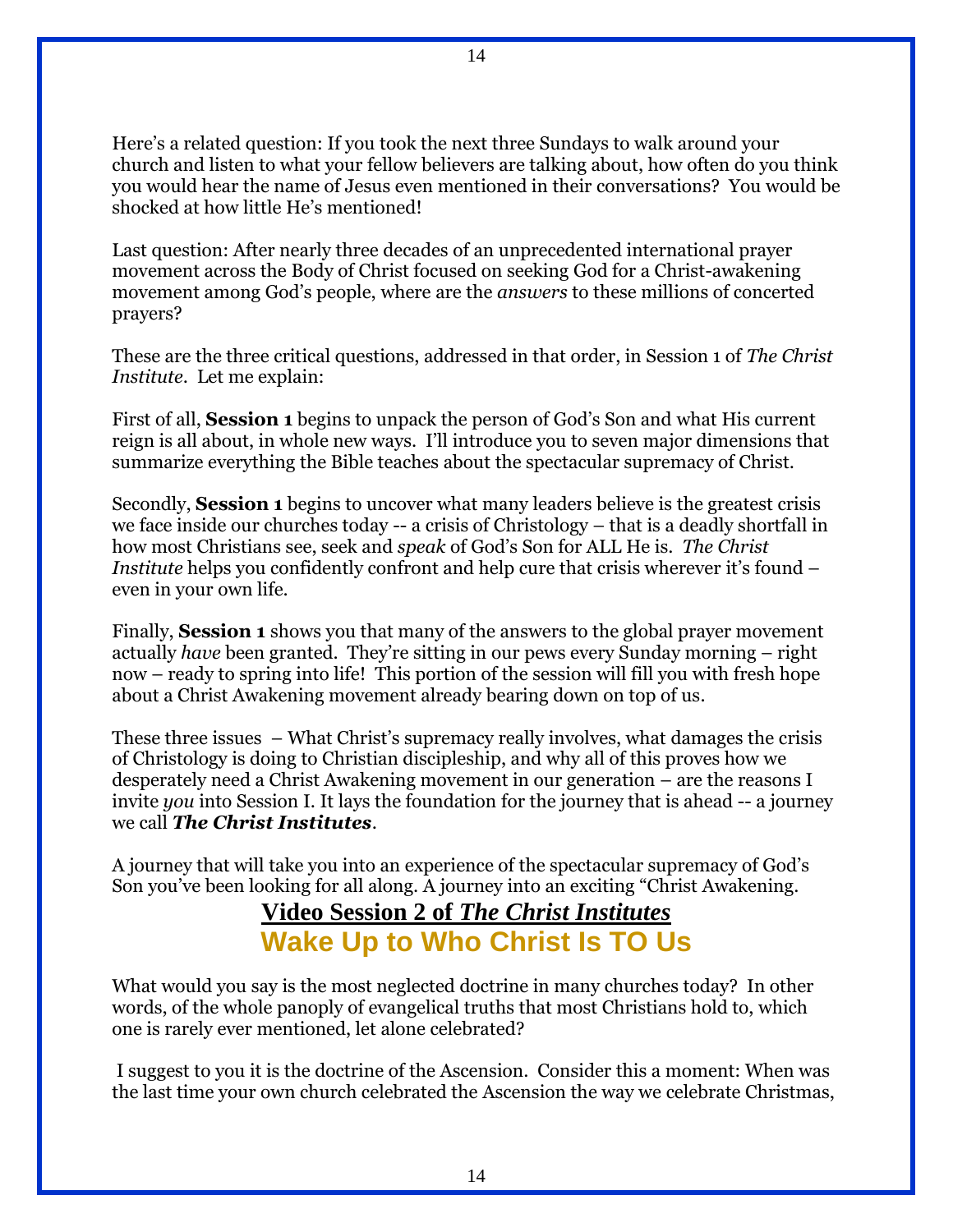Good Friday, or Easter? And yet, the Ascension – when God's Son took His place at the right hand of the Father on the throne of the Universe – the Ascension is the capstone of all the rest. Without the Ascension, everything else Jesus accomplished by His incarnation, crucifixion and resurrection would be null and void.

Ephesians 4 tells us that Jesus ascended into highest Heaven in order – and these are the words the Bible uses – in order to fill the entire universe with Himself. Right now, Jesus the Christ is filling the universe with His presence, His sovereignty and with His activity.

That's one way to describe the central theme of The Christ Institute – as we explore and experience this spectacular supremacy of God's Son. We look at who Christ is – right now, in His ascension – in seven dimensions: Who He is to us, for us, over us, before us, within us, through us and upon us.

In **Session 2**, we dig into what the Bible teaches about who Christ is in the first dimension – who He is TO us, right now. In other words: What distinguishes the Lord Jesus from all other persons in the universe in terms of His nature, His qualities, His characteristics – in terms of His very being as both God and man? Who is He in Himself, quite apart from anything He is *doing*?

For example: How would you describe His intimacy with the Trinity, right now? Again, how would you explain the way He has become the summation of God's Revelation of Himself? Or, what do you make of the claims of His names (and there are over 350 given to Him in Scripture)? Or, right now, how has He become the picture of everything we read in Scripture? And, what does it mean that for every believer He has become both our identity and our destiny. Finally, why is it any of us can find absolute joy and fulfillment simply by experiencing the majesty of his supremacy – in other words, experiencing who He is TO us, right now?

These are some of the exciting insights into God's dear Son that await you in **Session 2** of *The Christ Institutes*. Let's get started!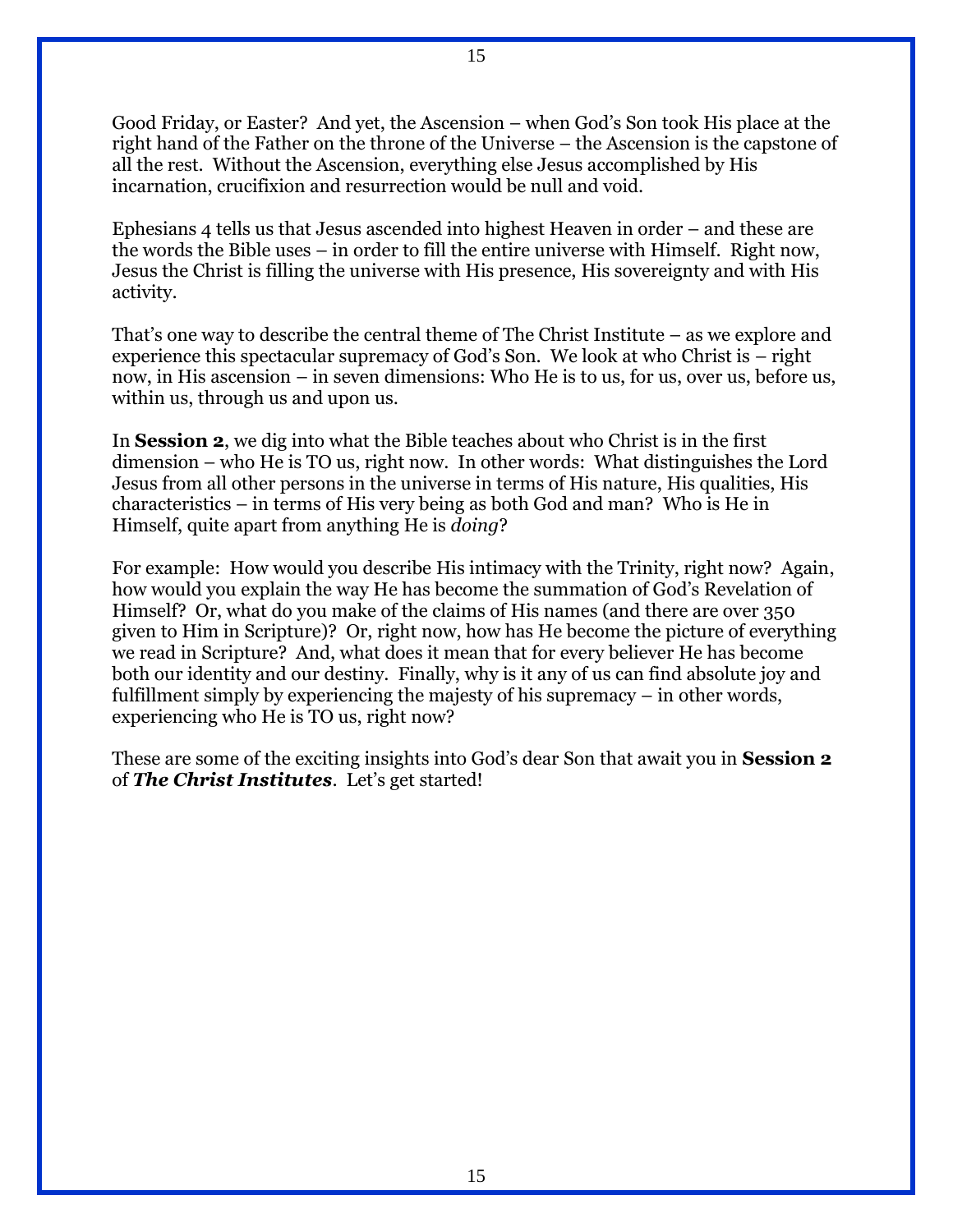### **Video Session 3 of** *The Christ Institutes* **Awake to Who Christ Is FOR Us**

There's much unrest around the globe right now. Some even call what we're witnessing "*awakenings*" – political or social or religious awakenings. For sure, in most cases what's unfolding could be called *revolutions*!

So, are you currently part of a revolution?

For every Jesus follower the answer is: Definitely *yes*! From the moment you committed your life to God's Son, you became part of what I call His "irreversible, fourfold revolution." It is *this* revolution we explore together in Session 3 of *The Christ Institute* – as we wake up to more of Who Christ is FOR us.

Last time we saw who Christ is TO us. Next time, we'll focus on who Christ is OVER us. But for now, let's ask: Who is Christ FOR us through this four-fold revolution He has unleashed for us? **Session 3** breaks this question down into four parallel questions:

We ask: Who is He FOR us *by the invasion of His incarnation*? What difference should it make to us that He became bone of our bone and flesh of our flesh – and that He will *remain* one of us for the rest of eternity?

Second, we ask: Who is He FOR us *by the mission of His crucifixion*? When He died for us He wasn't a victim; He was on a mission. So, what impact should His cross make on who I am and what I'm all about today? In what sense is the mission of His crucifixion not only about what He did for us, but also about what He is doing for us right now?

Third, we ask: Who is He FOR us *by the recreation of His resurrection*? In what sense when He walked out of the tomb did our risen Lord Jesus become the emergence of a whole new kind of life in the universe – a life destined not only to remake you and me into a new creation, to culminate in the renovation of heaven and earth?

Fourth, we ask: Who is He FOR us *by the coronation of His ascension*? What difference should it make to each of us on a daily basis that what He will be Lord of ultimately He is Lord of right now? That everything He ultimately will inherit belongs to Him His right now? That the glory He will one day display openly is the glory He claims as King of kings, right now?

Answering these four questions unpacks Jesus' irreversible, four-fold revolution – incarnation, crucifixion, resurrection, ascension. Combined, inseparable, potent, active among the nations, all four are impacting each of our lives right now. As his disciple you're automatically a part of this revolution!

So, dig into it with this video, as you become part of **Session 3** of *The Christ Institutes.*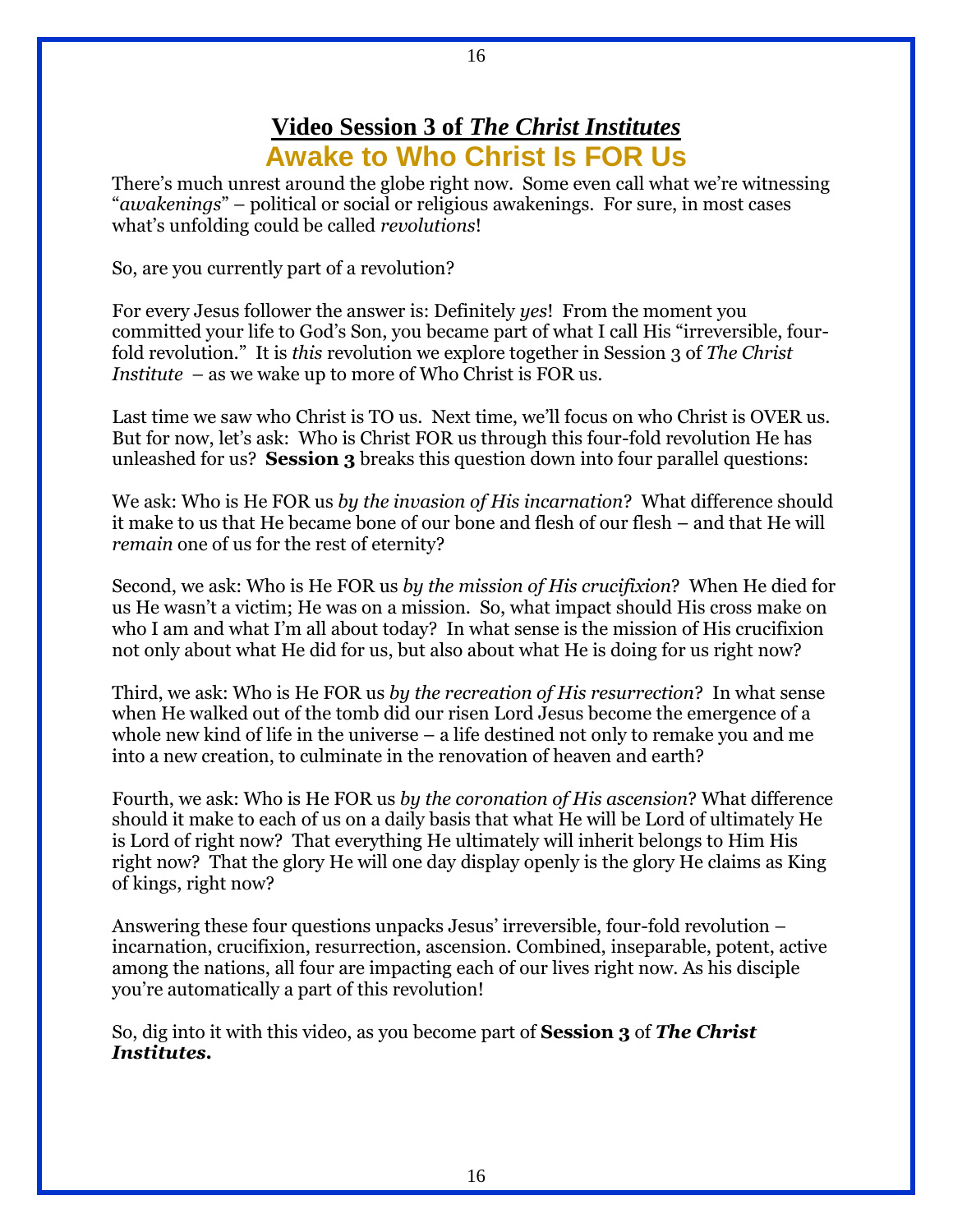### **Video Session 4 of** *The Christ Institutes* **Awake To Who Christ Is OVER Us**

Have you heard that the universe is under new management? And, that this includes your life, too?

There's a bakery down the street from my home that couldn't make it financially. So it closed its doors. But about three months later it opened up again, as a bakery. But there was a large banner placed above the front doors that read: *"Under new management"*. On the surface, everything looked just like the old bakery. This time it became very profitable, and is still going strong. The difference? The person in charge! The manager.

When Jesus ascended to Heaven's throne, it was as if He hung a banner across the galaxies that said the message: "*Under new management*." That's why in **Session 4** of *The Christ Institute*: we explore the question. What does it mean to say that Christ is OVER us? And, what happens when Christians wake up to this glorious truth about who He is?

So far in TCI we've seen in who Christ is TO us, who Christ is FOR us. **Session 3** concluded with a brief look at Jesus' ascension – as part of what we called His irreversible, four-fold revolution. Now in **Session 4,** we look more closely at the implications of His ascension in order to better understand who Christ is OVER us. We want to explore some of the magnificent manifestations of His reign – of His superior, cosmic management going on everywhere, right now.

How would *you* describe who Christ is OVER us right now? For example:

1) How would you describe His active reign right now *over the workings of all creation*? 2) In what sense is His reign manifested, as well, *over the unfolding of world history?* 3) To what extent does He supremacy show itself right now *over the designs of global rulers*?

4) How fully do you think His Kingship today impacts *the destiny of earth's peoples*? 5) Where do you see evidence that He is currently and fully in charge *over the rebellion of evil powers?*

6) How would you describe Christ's sovereign sway *over the building of His Church among the nations*?

Answers to these six questions provide all we need to know about what Jesus is up to at this very moment sitting on the Throne of the universe. In addition, discovering more of who Christ is OVER us will help you see what your *own* life is all about.

And so you continue to explore and experience more of the greatness and glory of God's Son. Once again, you have the opportunity to get to know Him better, as if you were doing so for the very first time.

### **Video Session 5 of** *The Christ Institutes*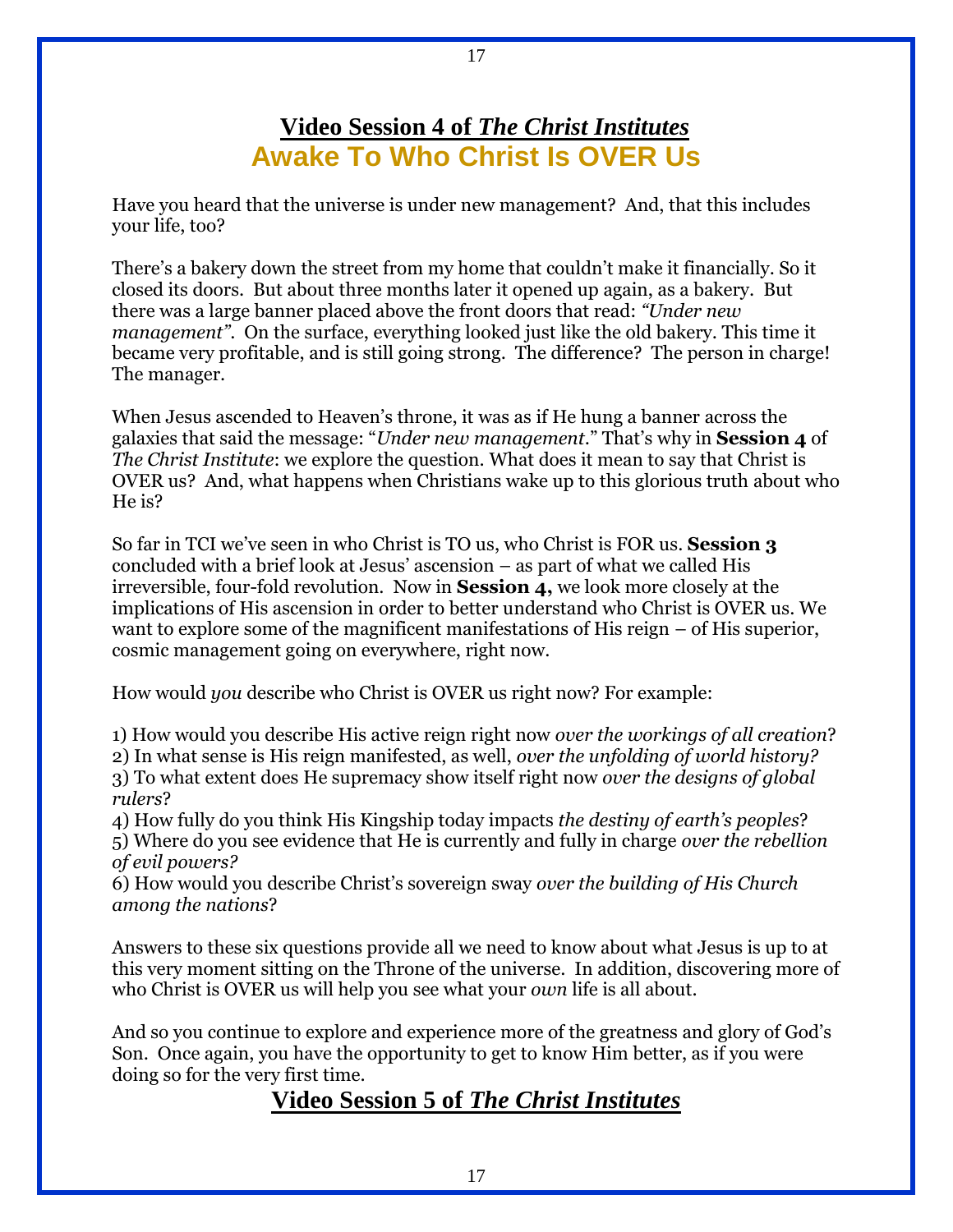## **Awake to Who Christ Is BEFORE us**

Christians often sing "I have decided to follow Jesus". But what does that mean? Where is He going? If I follow Him today where will I find myself tomorrow?

Paul says in 2 Corinthians 2 that the Father is leading an army of believers, to use his words, "in Christ's victory procession". So, where's this grand parade headed, with Jesus in the lead? And what impact should that have on my personal relationship with Him moment by moment?

These are some of questions that **Session 5** of *The Christ Institute* addresses as we explore and experience in new ways a *fourth* dimension of the spectacular supremacy of God's Son – namely. Who Christ is BEFORE us.

In the previous sessions we've uncovered exciting truths about who our Savior is today, using other prepositions—namely, who He is TO us, and then FOR us and last time, OVER us. But we need to wake up to even *more* of the wonders of His Kingship. This brings us, then, to the preposition: *Before* us.

In all of life, for all believers, Christ manifests His reign by how He goes *BEFORE* us – by how He strikes out ahead of us, as He precedes us and then invites us to follow. He goes before us in four different directions – all at the same time. All of them right now. Session 5 digs into each.

First, **Session 5** looks at how *Jesus goes BEFORE us into the Future* – in order to bring it back to us. So, are you experiencing in Him, right now, some of the power and blessings of the Age to Come – what we might call "*approximations* of the Consummation"? Is His future invading your walk with Him day by day?

Second, *Jesus goes BEFORE us into the Heavens* – in order to bring us into it. Are you enjoying a life with Him right now that flows from the Throne? If so, how's it working out for you?

Third, *Jesus goes BEFORE us into the Promises of God* – in order to make them ours, too. How many of the thousands of promises in the Bible that now belong exclusively to God's Son are impacting your life because daily He is sharing them with you and fulfilling them in you? Are you satisfied?

Finally, in **Session 5** we discover how *Jesus goes BEFORE us into the world* – in order to open the way for us to serve. Have you ever had the thrill of entering into ministry to others that Jesus made possible for you because He went ahead of you to open up those remarkable opportunities? Do you ever long to be more *fully* involved in His Kingdom advance, but simply don't know where to begin?

### **Video Session 6 of** *The Christ Institutes*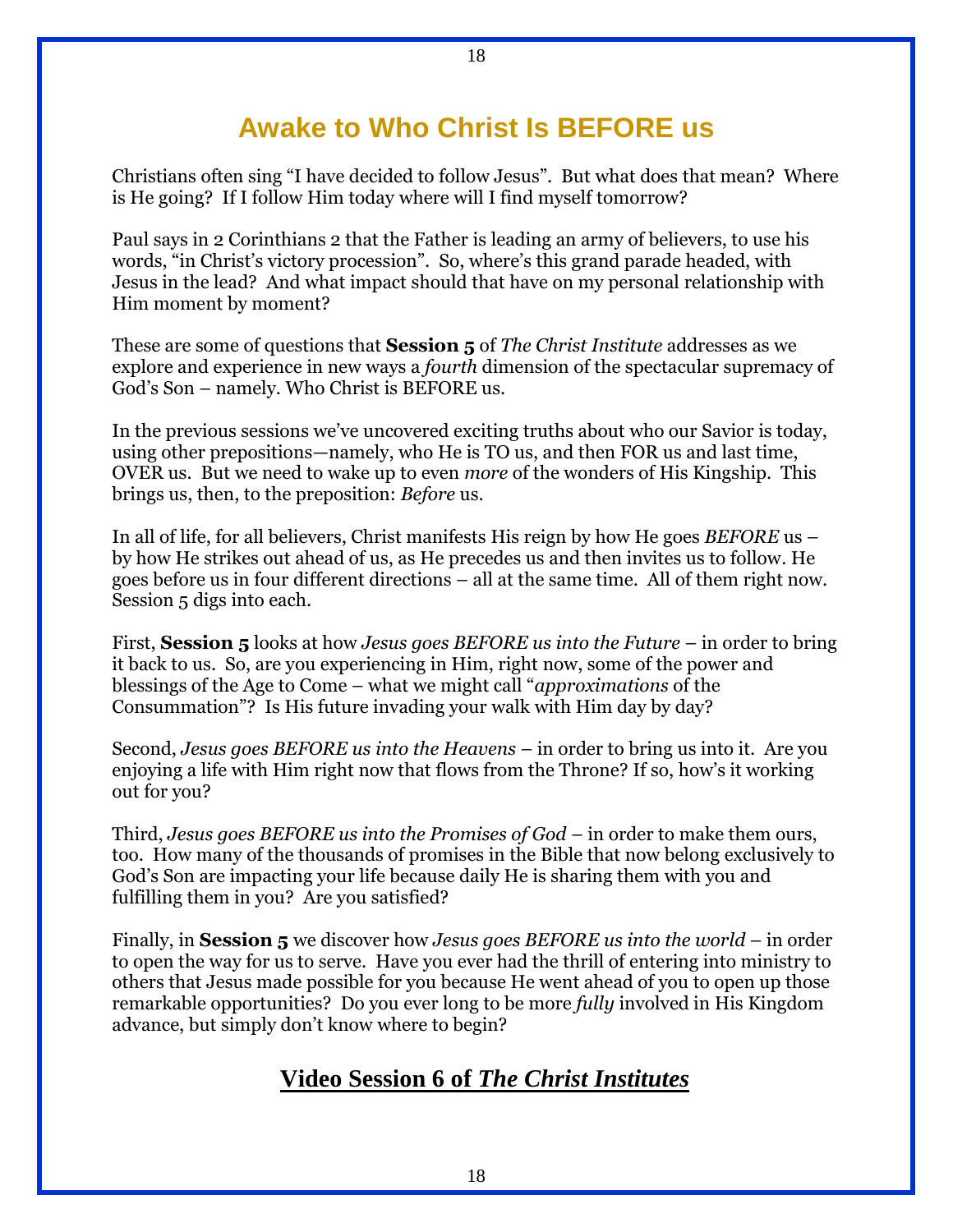## **Awake To Who Christ Is WITHIN us**

19

What if Jesus, the risen Son of God, were to walk into the midst of your worship service next Sunday – what immediate difference would that make?

To ask this another way: If together people in your congregation came face to face with the living, reigning Lord Jesus – literally, right here and right now – would anything in your church as it stands today remain *un*-changed?

In other words: What if Jesus were to take up residence, actively, as your senior pastor for the next three months? What do you think would happen? What if He sat in on all of your activities and all your committee meetings? What if He visited your families in their living rooms? How would your fellow believers approach things differently? How would this experience increase people's passion for Him or their involvement with Him?

To say it again: Would anything in your church as its stands today remain *un*-changed?

Well, guess what? According to Scripture, one of the major facets of the spectacular supremacy of God's Son is that, in fact and in reality, Jesus *does* inhabit your church. Personally. By His Spirit, from the Throne, He dwells in the midst of every gathering of believers in every part of the earth. Not just part of Him. But, *all* of Him. Right now.

Think about all we've uncovered in the previous video sessions of *The Christ Institute* – that is, who Christ is TO us, and FOR us, and OVER us and BEFORE us. Well, this may come as a surprise, but: He brings *all of that* with Him as He comes to reign permanently *in the midst of* His people, everywhere, day by day.

Colossians 1:27 says: It says the riches of God's good news shared among the nations is (and these are the exact words): "Christ is in you -- or within you, or among you -- the hope of glory." In other words, the *preeminent* promise of the Gospel to all believers is that together, starting right now, we can have *intimacy* with Christ in His supremacy.

Want to know more? Then join me for **Session 6** of *The Christ Institutes*, titled: *Awake to who Christ is WITHIN us.* We'll discover exciting reasons why, for example, the Bible says the Old Testament Temple has now been replaced with Christ Himself. Or why your church is likened to a human anatomy, with Christ taking charge in everything like a head does with a body. Or why Jesus calls any company of His followers a Vineyard – where together we, like branches on a grape vine, are all wrapped up around Him, drawing our life from Him as we produce fruit for Him. But that's just a start on what lies ahead for you in **Session 6**.

> **Video Session 7 of** *The Christ Institutes* **Awake to Who Christ is THROUGH Us**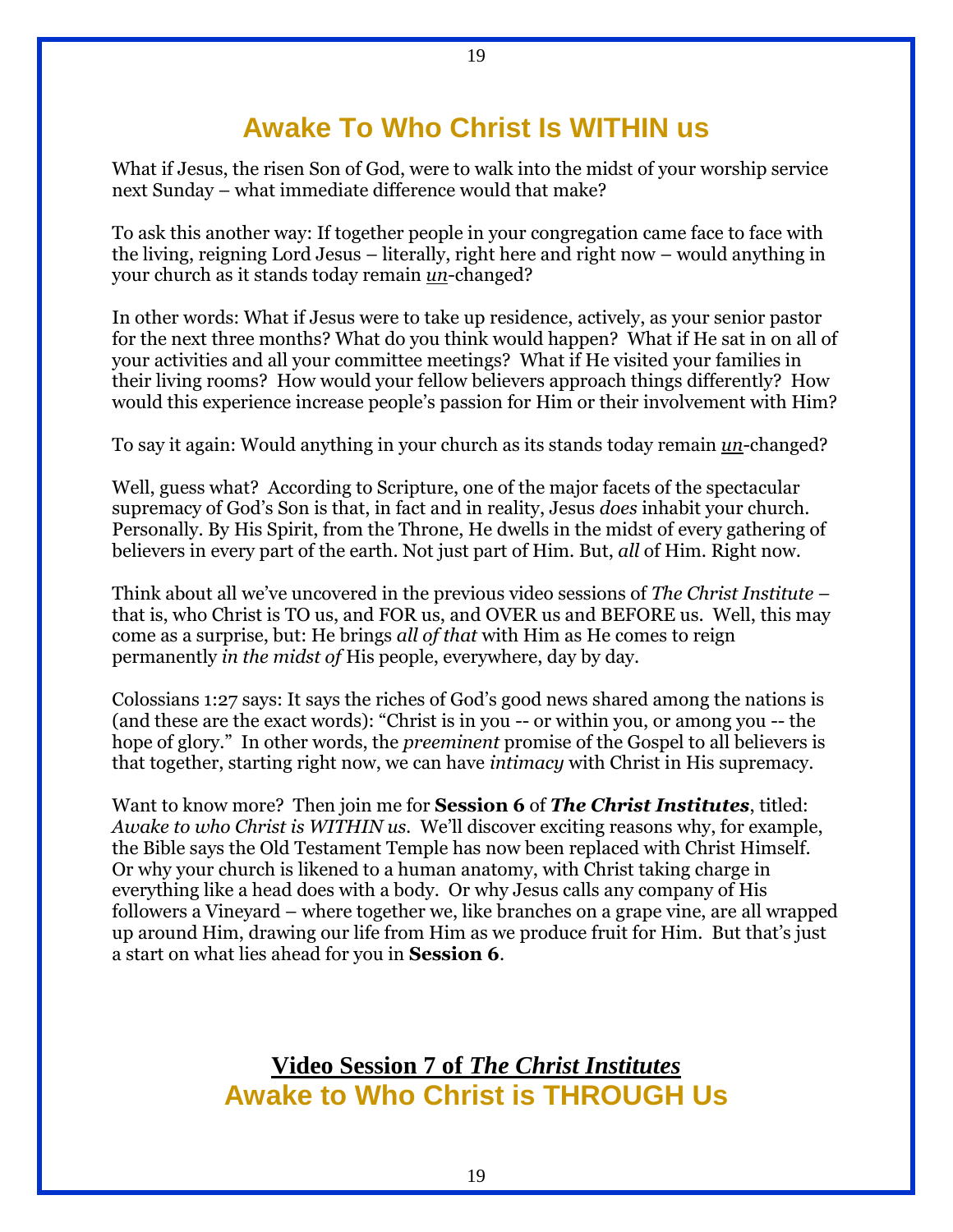As a Jesus follower, what ultimate value is your life to the nations? How much of a difference can any one Christian ever make to his or her OWN generation? In the global advance of Christ's Kingdom, do you and I *really* matter all that much?

I have good news for you – it can be summed up in one simple principle, which is this: "Because of who Christ is working through us in His spectacular supremacy, each of us means far more to the world than we realize." **Session 7** of *The Christ Institute* explores this principle in depth.

Remember how Jesus told his disciples in Acts 1 that when the power of the Holy Spirit came upon them, they would become His witnesses to the ends of the earth? *Why is that*? Well, for one thing, we might describe the power of the Holy Spirit as "an extension of the Ascension". In other words, the Holy Spirit brings believers into such intimacy with Christ in His supremacy that from His Throne our King is able to extend and sustain His saving ministry *through* each of us *without any limitations* – either on what He does with us or how far He goes with us.

In this session we explore the implications of this wonderful promise from various perspectives.

We ask, for example: Where does Christ's ministry to the world through us *begin*? We learn that it begins by enlarging the extent of our vision of *all* He is. Why? Because the greater our vision of the supremacy of Christ, the *more open* we become, the *more eager* we become, *the more expectant* we become about what He wants to accomplish through us, without limits. This one truth alone is explosive stuff!

For example: Here where I live in metro New York, working with a host of Christian leaders, we have concluded that in order to see the Lord Jesus advance the Gospel in our city through hundreds of thousands of Christians who live here, we *all* need to develop – what we call – an "*urban Christology*". What does that mean? As is true for any city, to be effective, God's people in New York City must cultivate a vision of the reign God's Son that is *bigger* than all the problems and all the challenges as well as all the opportunities we face as His mission goes forth through us.

But **Session 7** isn't just about Christ working through us *individually*; it also unpacks how He wants to work through us *together* – as churches and ministries whom He empowers *together*. We learn, for example, how every congregation on planet earth provides Him a *base of operations or a beachhead* for His reign to break-in among those who do not yet know Him. Have you ever wondered how to measure the success of Christ's work through a specific body of believers? **Session 7** teaches it is not first of all by how many people it *seats* but rather by how many people it *sends*.

> **Video Session 8 of** *The Christ Institutes* **Awake to Who Christ is UPON us**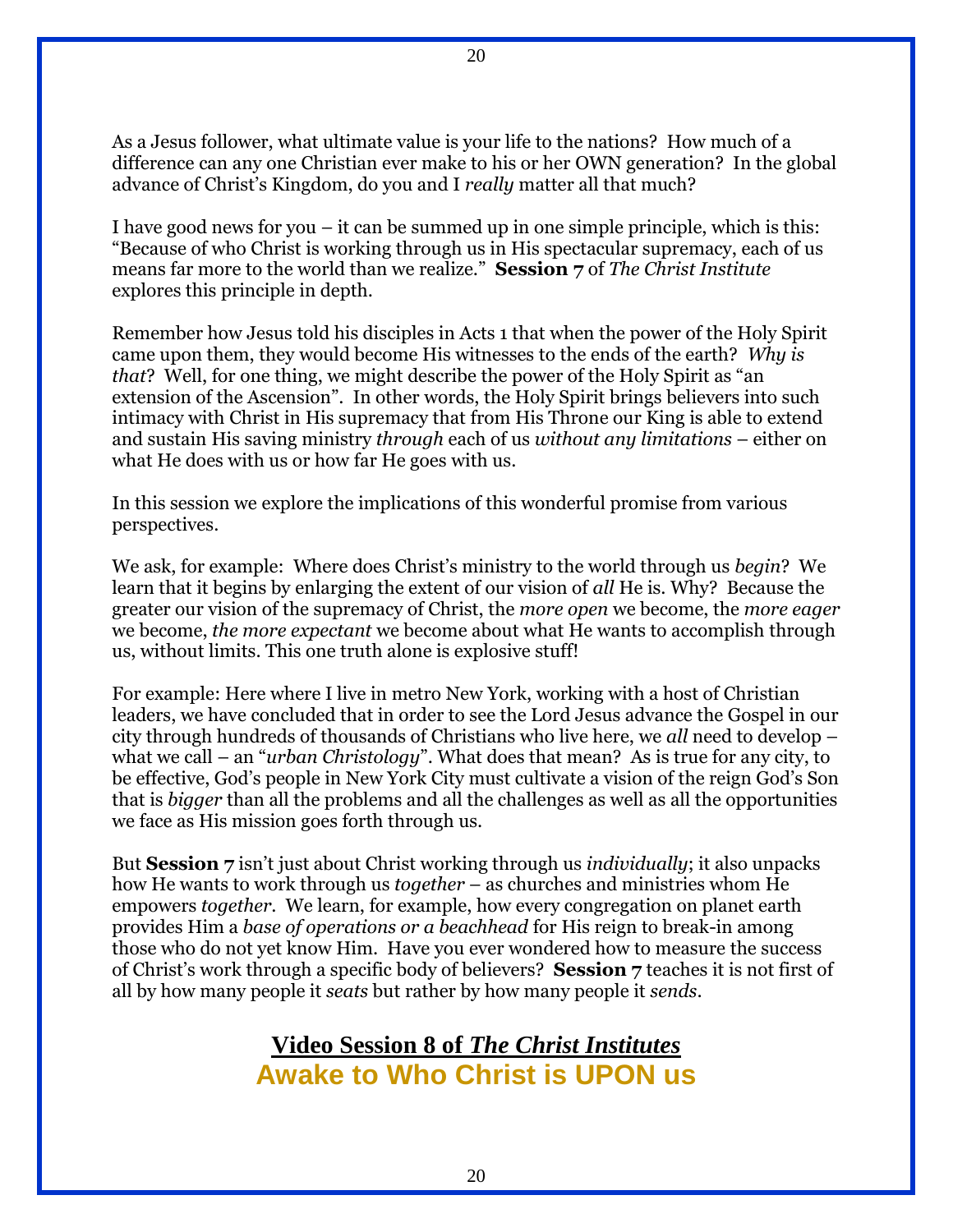*Are you ready for this?* There's a climactic hour just ahead when Christ will return to come UPON us as He comes UPON the whole creation, to reign over everything, forever, at the consummation of all things!

*Are you ready for this?* As personally and purposefully as Jesus will come UPON us at the End of the Age, He intends to come UPON our lives and our churches *right now*! He intends to come UPON us in order to intensify, deepen, extend, multiply and accelerate all of our other current experiences of His spectacular supremacy!

This eighth TCI session completes our list of 7 major dimensions of the greatness and glory of God's Son, doing so in dramatic fashion. So far we've awakened to our reigning Lord in terms of who is TO us, FOR us, OVER us, BEFORE us, WITHIN us and THROUGH us. Now comes the final installment, using one more preposition: Now we take a hard look at who God's Son is UPON us. *Upon us*? – What does that mean?

We could paraphrase it different ways: Christ drawing near to us. Christ moving toward us. Christ bearing down on us. Christ *invading* us. In other words, our King never intends to leave us alone – that is, to leave us as we are. He has so much more for us. And the same goes for the whole universe.

All through Scripture we read of seasons and predictions of seasons when God comes upon His people. Isaiah 64 begins: "Oh that you would rend the heavens and come down." And He does so over and over. When the Holy Spirit came to Mary and implant within her womb the Son of God, from that moment on and for and all eternity it now is by King Jesus that God comes into the world – in redemption, renewal, judgment.

In **Session 8,** we begin by surveying the drama of the Consummation of all things, when God's Son will be revealed in incomparable majesty to usher in a new heaven and earth. Guess what? We'll *all* be there to see it happen first hand!

Next, **Session 8** unpacks what I call "*approximations* of the Consummation" – which happen *anytime* Christ exercises His Kingship by coming upon His people to manifest more of His glory to them – bringing about seasons of reformation, restoration, revival, refreshing and re-empowerment for service. In other words, times *this* day when He works with us in ways that *approximate* how *one day* He will come upon the Cosmos itself to visibly and inescapably manifest His unending victory.

Finally, in this TCI session we outline key characteristics of the great hope this dimension of Christ's supremacy should give us. We look at what it means to live a life full of great expectations toward our triumphant Savior, day by day – because of the coming Consummation as well as because of the many approximations of the Consummation promised us in Him today.

**Video Session 9 of** *The Christ Institutes* **Responding to the Supremacy of God's Son**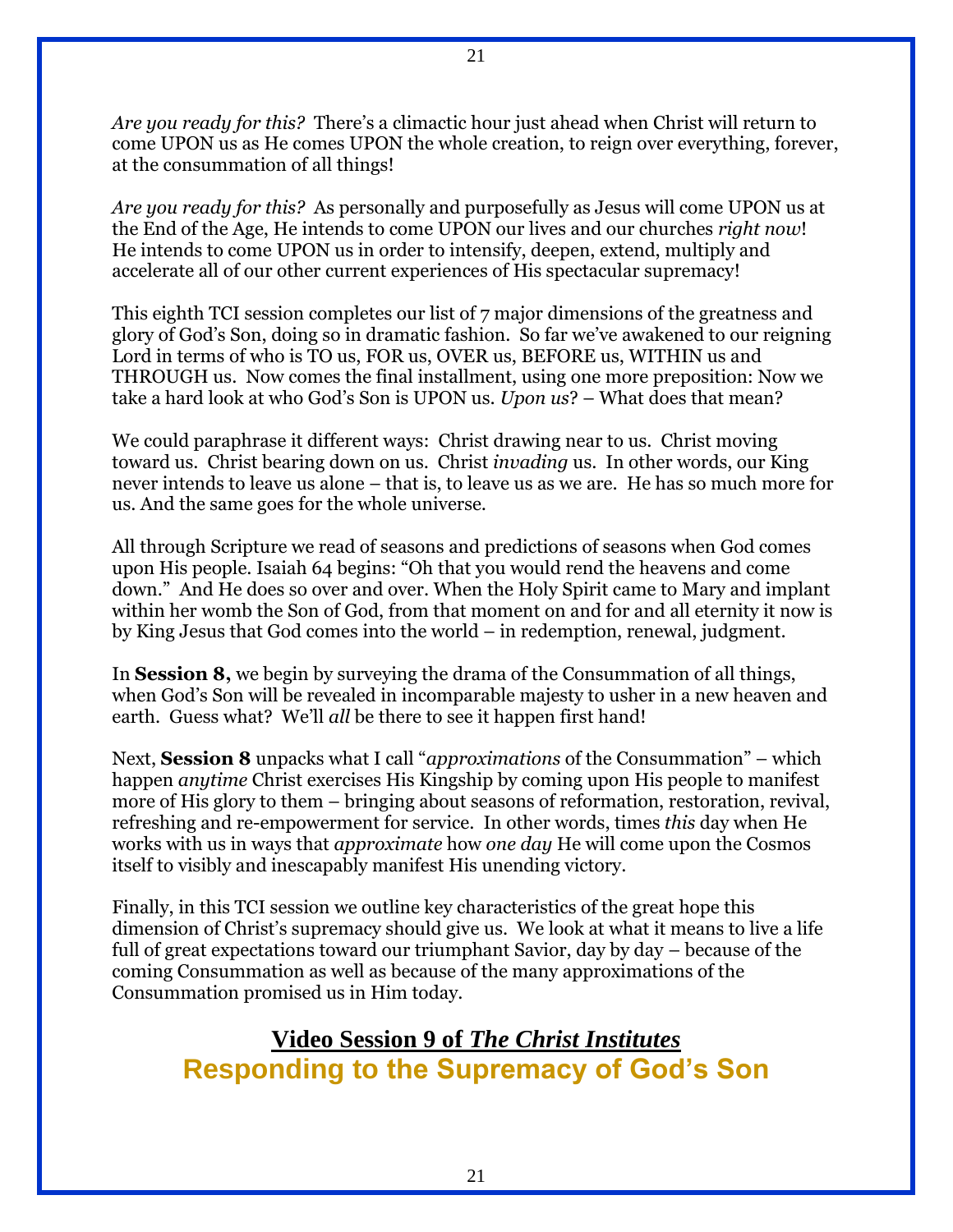Which statement is most accurate: Christ is all I *need*? Christ is all I *want*? Or, Christ is all I *have*? In reality, the Bible's answer is: Christ is all I *have*.

The brilliant North African church father, Augustine, said: "Those who have Christ have everything. Those who have everything but do not have Christ have nothing. And those who have everything plus Christ have *no more* than those who have Christ *alone*." In other words, at the end of the day he says, Christ is really all we *have*! Therefore, it follows, how we respond to Him in Christian discipleship must always focus on *Him*, because He forever remains all we *have*.

In **Session 9**, the final installment of *The Christ Institute*, we investigate some of the exciting, practical and productive ways we can respond to Jesus and to what His spectacular supremacy is all about. For example, in this session we look at seven key words that summarize everything the Bible teaches about Christian discipleship -- and then I suggest ways to take action toward our King in terms of – and here are the seven words – how we see, seek, savor, speak, show, serve and share Christ for *all* He is.

But the main emphasis of **Session 9** focuses on what I believe to be the most strategic step any of us can take to foster and serve Christ Awakening movements that that are the greatest hope of the Church in this hour. In this teaching time I urge all of us to become what I call *"Messengers of Hope*" -- and then I show you *why* and *how*. The fact is, the possibility for any Christ Awakening anywhere in the Church today rests, at this moment, with how fully we flood our congregations and ministries with these Messengers of Hope. That is -- with people *just like you.*

Remember how in Session 1 we learned that Christians don't know how much their hearts truly long for more of God's Son – until someone helps them discover how much of His spectacular supremacy they have not yet seen? Well, the role of Messengers of Hope is to help God's people discover so much more of the glory of God's Son that *as a result* they start to know Him in whole new ways which leads them to trust Him, love Him and obey Him in whole new ways. In other words, they begin to experience their very *own* "Christ Awakening."

This final session, therefore, helps you unpack a number of terrific options for being a Messenger of Hope right where you live – including the amazing two-part strategy I call "Seek and Speak". This strategy is so simple no one can fail to carry it out; and yet so profound it assures a Christ Awakening movement for any congregation. It's all about connecting Christians more fully to the person of Christ by increasing their conversations about the supremacy of Christ. Because, if you change the conversation in your church you will change your church. Messengers of Hope make that happen.

### **ADORE HIM! Guide**

Let us, then, always offer praise to God as our sacrifice through Jesus, which is the offering presented by lips that confess Jesus as Lord. (Hebrews 13:15)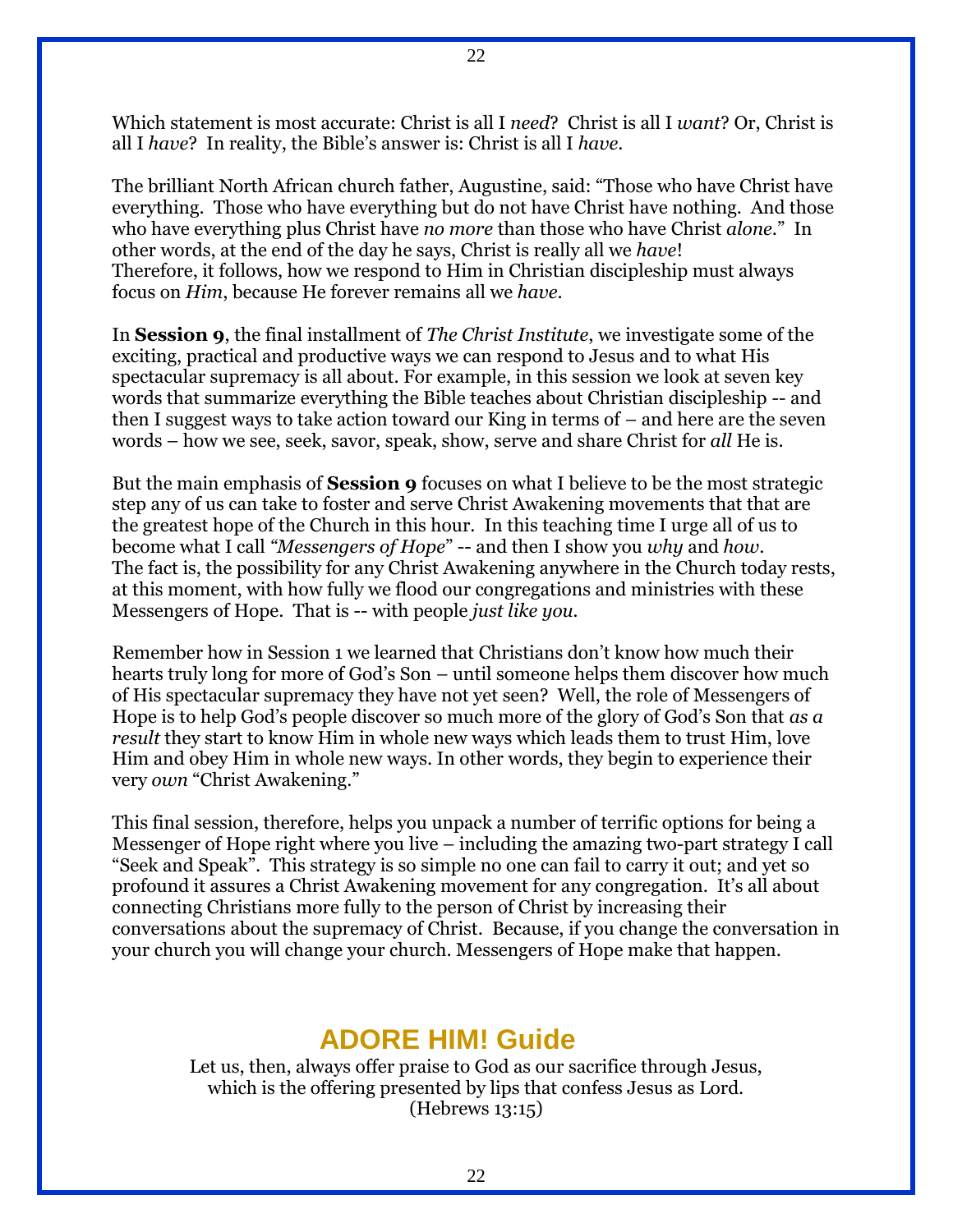Whether you're traveling through the video series as part of your 55-day guided email [and video Journey](http://www.christnow.com/my-christ-awakening-journey/), or exploring the curriculum at your own pace; or if you've joined with others in a weekly study gathering – the readings below can play a meaningful part in your overall TCI experience.

For those in a nine-week study (one week for each video) it is suggested that you begin with the three readings designed to open up each session.

If you're traveling through TCI on your own, these readings would an excellent way to set the stage when you reach the outset of a new session before your start your first video for that session.

The three readings take about two minutes. The greatest impact takes place when they are recited out loud (even if you're sitting alone). They are made up of three parts:

- **Prelude** (which summarizes the vision of Christ in the upcoming video)
- **Passage** (one or two key texts that relate to the theme of each video).
- **Prayer** (a great way to seek the Father's help as you work through the video).

If you're part of a group you might want to bring copies of each ADORE HIM! readings, not only to use responsively as you gather to begin a new video session, but also to take with you and use it at various times between your weekly sessions, to continue adoring God's Son.

> "The Lamb who was killed is worthy to receive power, wealth, wisdom, and strength, honor, glory, and praise!"

> "To him who sits on the throne and to the Lamb, be praise and honor, glory and might, forever and ever!" (Revelation 5)

### **Video Session 1 of** *The Christ Institutes* **The Christ, the Crisis and the Christ Awakening ADORE HIM!**

## **PRELUDE**

Every dimension of the supremacy of Christ, magnifies the grandeur of the love of Christ.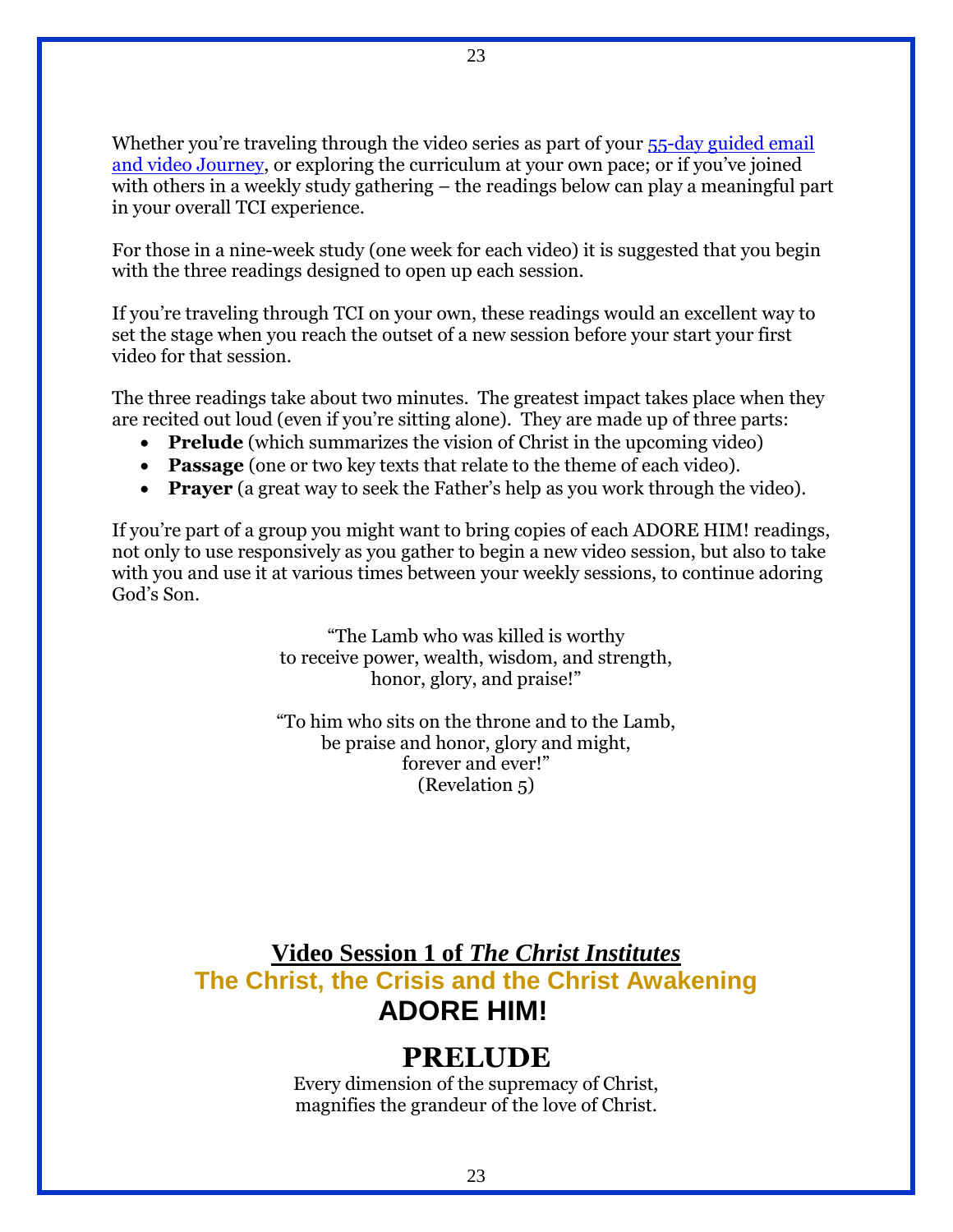Living under His reign, we abide inside His heart. Every facet of who He is – all we're about to explore of who He is *to* us, *for* us, *over* us, *before* us, *within* us, *through* us and *upon* us – serves to enlarge our understanding of the profound truth of Scripture that says: "GOD IS LOVE!"

24

### **PASSAGE**

**Ephesians 3** – I pray that out of his glorious riches the Father may strengthen you with power through his Spirit in your inner being, so that Christ may dwell in your hearts through faith.

And I pray that you, being rooted and established in love, may have power, together with all the Lord's holy people, to grasp how wide and long and high and deep is the love of Christ, and to know His love that surpasses knowledge – that you may be filled to the measure of all the fullness of God.

### **PRAYER**

**Father** – We give You these hours together. Awaken us as never before. Awaken us to the width, length, height and depth of the love of your Son. Awaken us to His love for You, and His love for us. Awaken us for Your sake. Awaken us for your praise.

In this Institute, open our eyes. Let us see the wonders of the One who *continues* to pour out His love – *to* us, *for* us, *over* us, *before* us, *within* us, *through* us and *upon* us. We're willing and ready.

May the supremacy of Christ – displayed in the passion of Christ, be matched by our worship of Christ – displayed by our pursuit of Christ. **Christ is all! AMEN**

## **Video Session 2 of** *The Christ Institutes* **Wake Up to Who Christ Is TO Us ADORE HIM!**

### **PRELUDE**

One marvelous manifestation of the love of Christ can be found in this: How much He desires to bless us, by revealing His very self *to* us.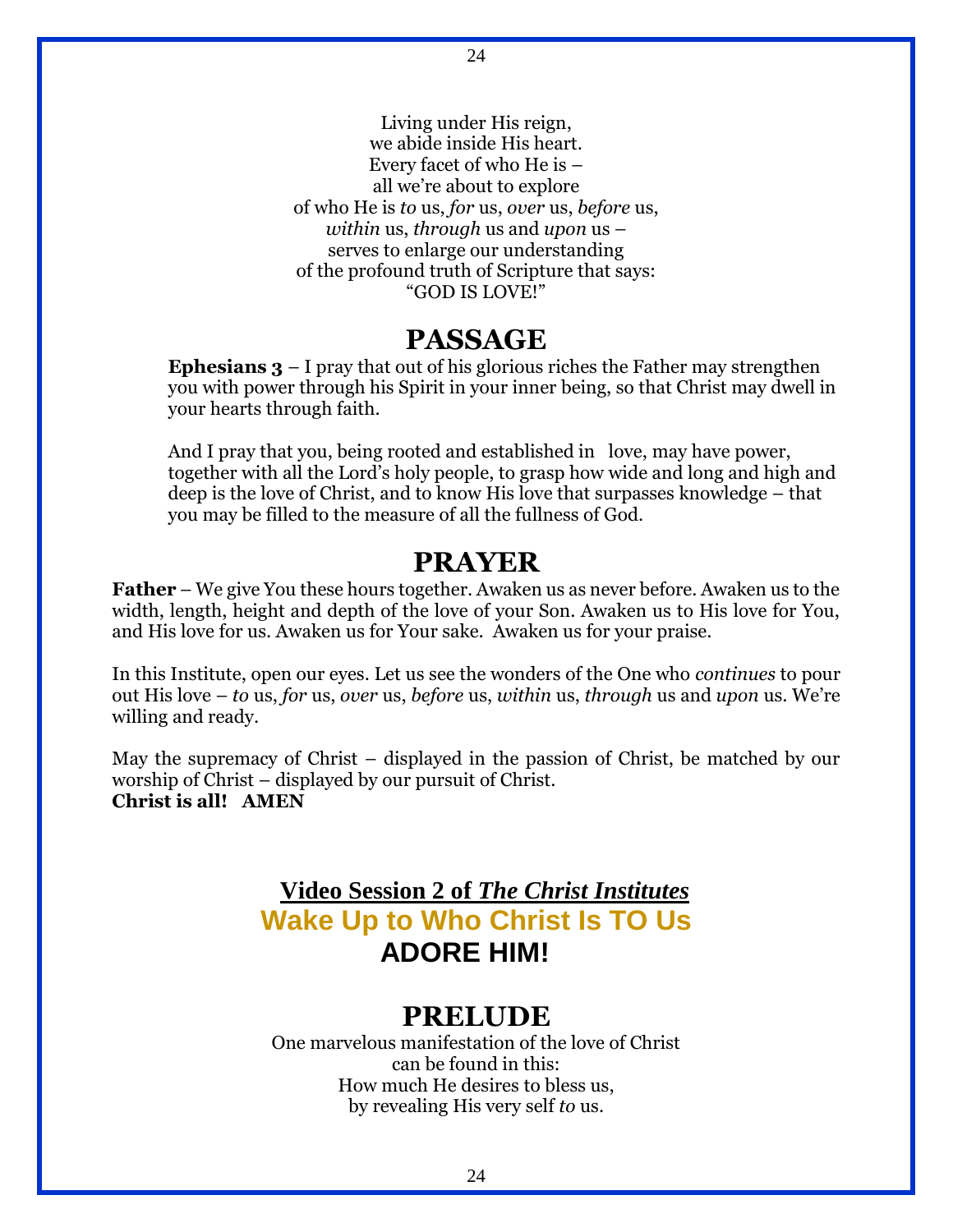He continues to open *to* us more and more of the riches of His glorious Person. He does this so that, as it were, we might step into the center of the wonders of who He is *to* us. The Father invites us to encounter His Son, by His Spirit, right now, in ways almost like meeting Jesus face to face

### **PASSAGE**

**Hosea 6** – "Come, let us return to the Lord…In just a short time he will restore us, so that we may live in his presence. Oh, that we might know the Lord! Let us press on to know him. He will respond to us as surely as the arrival of dawn or the coming of rains in early spring."

**Matthew 11** – "O Father, thank you for revealing these things to the childlike…Come to me…take my yoke upon you and *learn from me*, for I am gentle and humble in heart, and you will find rest for your souls."

**2 Corinthians 4** – God made his light shine into our hearts to give us the light of the knowledge of God's glory displayed *in the face of Christ*.

### **PRAYER**

**Father** – As we begin this next Session, we press on to know more of who your Son is *to* us. Already He has welcomed us, to draw near to Him. We accept His invitation! Gladly we come. We yoke ourselves with Him, to learn of Him, and to see His face.

Gather us now into deeper intimacy, with the fullness of His supremacy. Let there be Spirit-given revelation *to* us, of the incomparable person Jesus is *to* us. May He meet us like showers, like sunrises, to wake us up, giving us unshakeable confidence in His sovereign love.

#### **Christ is all! AMEN**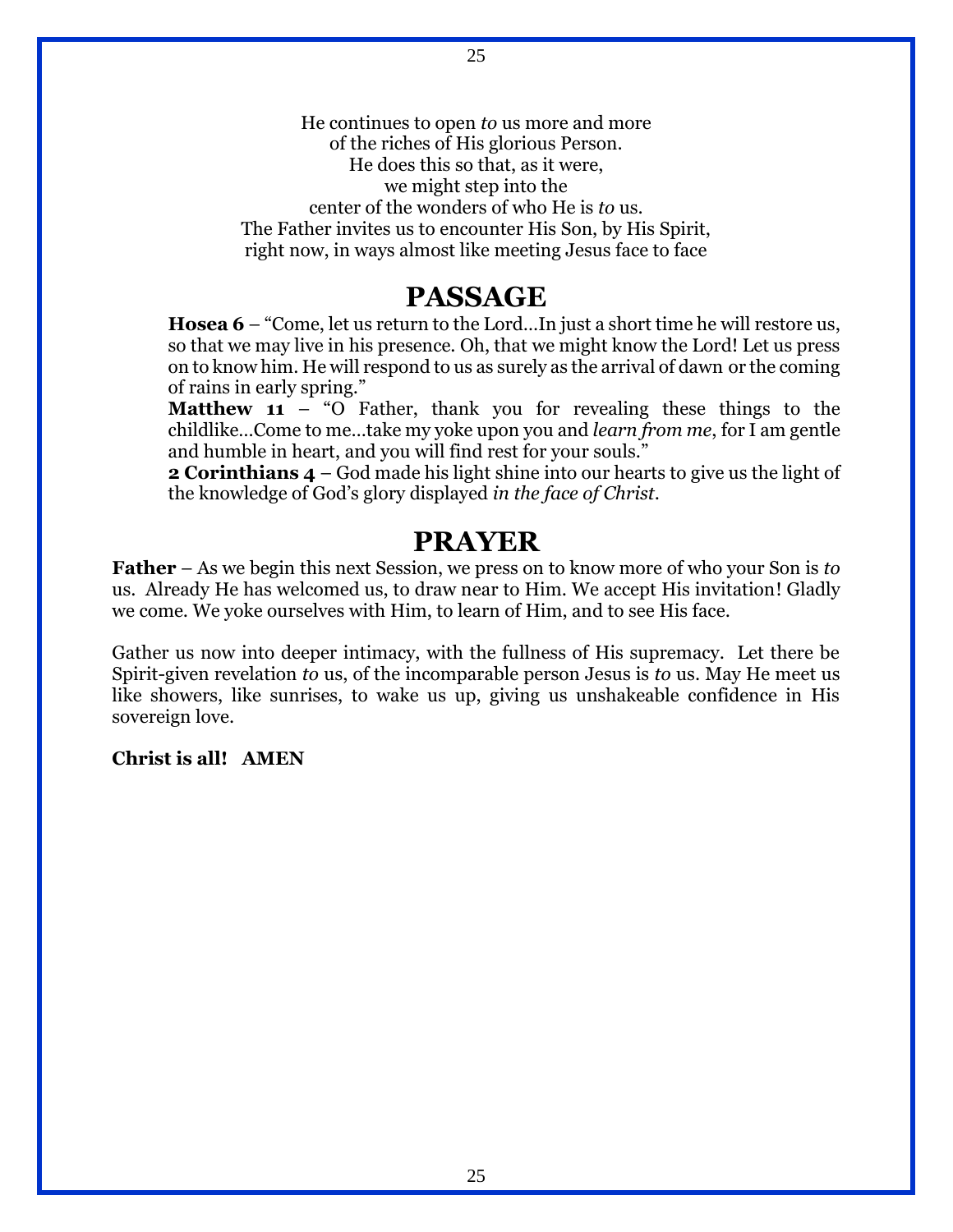## **Video Session 3 of** *The Christ Institutes* **Awake to Who Christ Is FOR Us ADORE HIM!**

### **PRELUDE**

Jesus said there's no greater love, than when people sacrifice themselves, for the sake of other people. He proved that His love was this kind of greater love, by giving Himself *for* us: the moment He became one of us, *for* us; the day He was crucified and died, *for* us; the morning He rose to destroy death, *for* us; the hour He took His throne to reign forever, *for* us. His spectacular supremacy shines superbly through this – His four-fold, self-giving love…*for* us.

## **PASSAGE**

**Romans 8** – Christ Jesus died for us and was raised to life for us, and he is sitting in the place of honor at God's right hand, pleading for us. Can anything ever separate us from Christ's love?...Overwhelming victory is ours through Christ, who loved us... Nothing in all creation will ever be able to separate us from the love of God that is revealed in Christ Jesus our Lord.

**Galatians 2** – I no longer live, but Christ lives in me. The life I now live in the body, I live by faith in the Son of God, who loved me and gave himself for me.

## **PRAYER**

**Father** – What wondrous love is this? No one has ever been *for* us, the way Jesus was *for* us – the way He continues to live to intercede *for* us, right now.

Therefore, open our eyes. Let us see the unquenchable passion of Your precious Son, that caused Him to give Himself for us – by coming, suffering, rising, reigning.

In this hour, we rejoice, with the saints of all the ages – who, like us, have been united with Him, crucified with Him, raised with Him, and glorified with Him.

By your Spirit, hold us close to Him – Your greatest Gift for us, inexpressible, incomprehensible, inexhaustible.

**Christ is all! AMEN**

26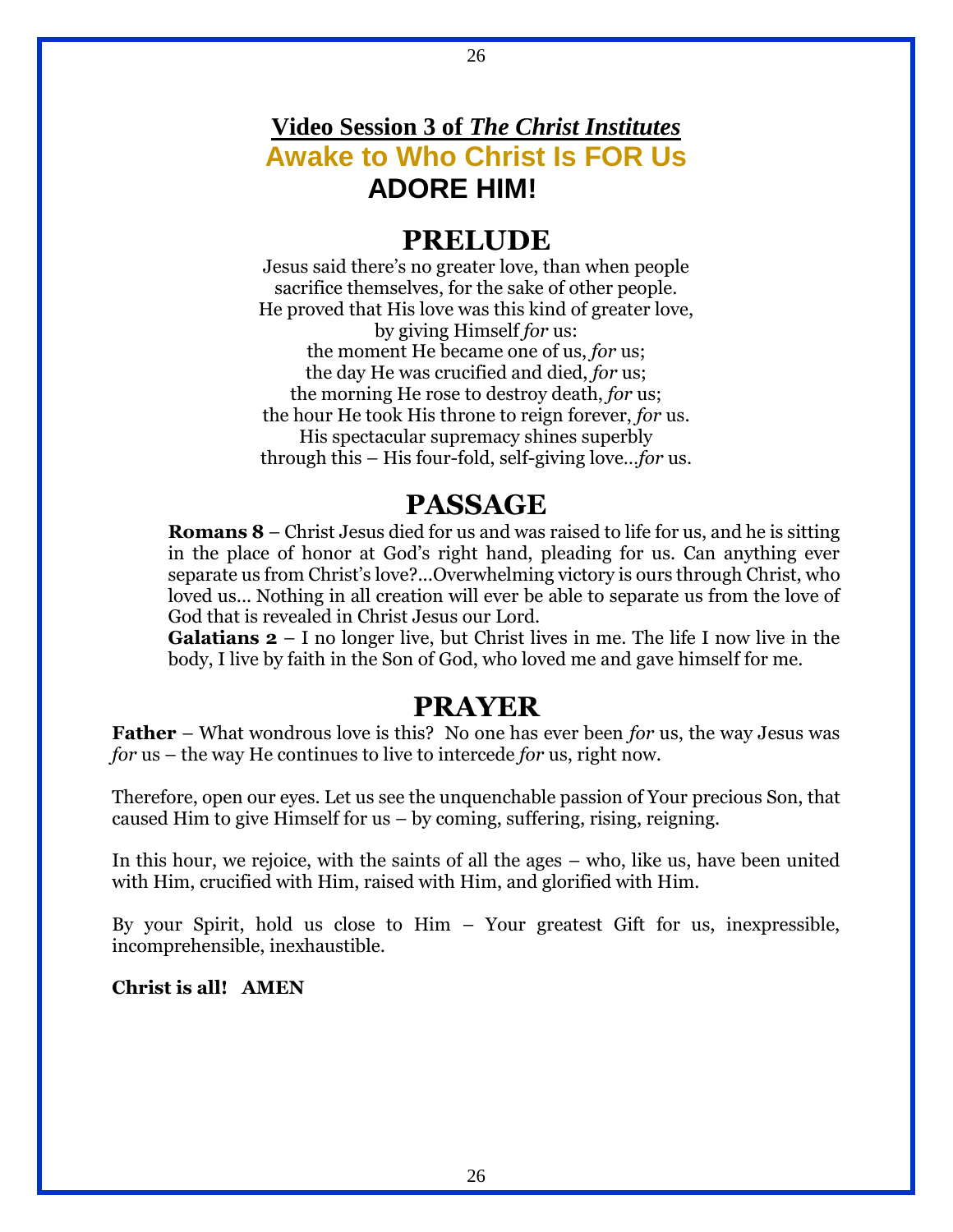## **Video Session 4 of** *The Christ Institutes* **Awake To Who Christ Is OVER Us ADORE HIM!**

### **PRELUDE**

Seen from one perspective, everything about Christ's supreme rule *over* us, provides manifestations of His supreme love toward us – as He reconciles us, and transfers us, into God's Kingdom. We see it in His love for creation, and for nations, as He takes charge *over* history, and rulers, to bring forth a multitude of peoples, forever redeemed. We see it as He liberates His own, from the Evil One, to join in glad submission, to the Lamb, slain for them, but now reigning *over* them, at God's Right Hand.

### **PASSAGE**

**Psalm 72** – Give your love of justice to the king, O God....May all the godly flourish during his reign....All kings will bow before him, and all nations will serve him.... He feels pity for the weak and the needy, and he will rescue them. He will redeem them from oppression and violence, for their lives are precious to him. **Revelation 1** – All glory to Jesus Christ who loves us and has freed us from our sins by shedding his blood for us. He has made us a Kingdom of priests for God his Father… Look! He comes with the clouds of heaven. Everyone will see him….

### **PRAYER**

**Father** – We praise your Son, who ascended on High, to take the Throne of Heaven. We invite Him, who is *over* us, to fill the universe, with fruits of His matchless love – to fill it with healing, and justice, and liberation, and joy, and righteousness, and purposefulness, and with everlasting praise, to Father, Son and Holy Spirit.

Even so, in this next Session, may the vision of ALL He is, as He rules *over* all things, refortify our hearts and minds. May it cause us to flourish, more and more, as we dwell, in the presence of the Royal Son enthroned forever, who regards us, as His own precious treasure.

#### **Christ is all! AMEN**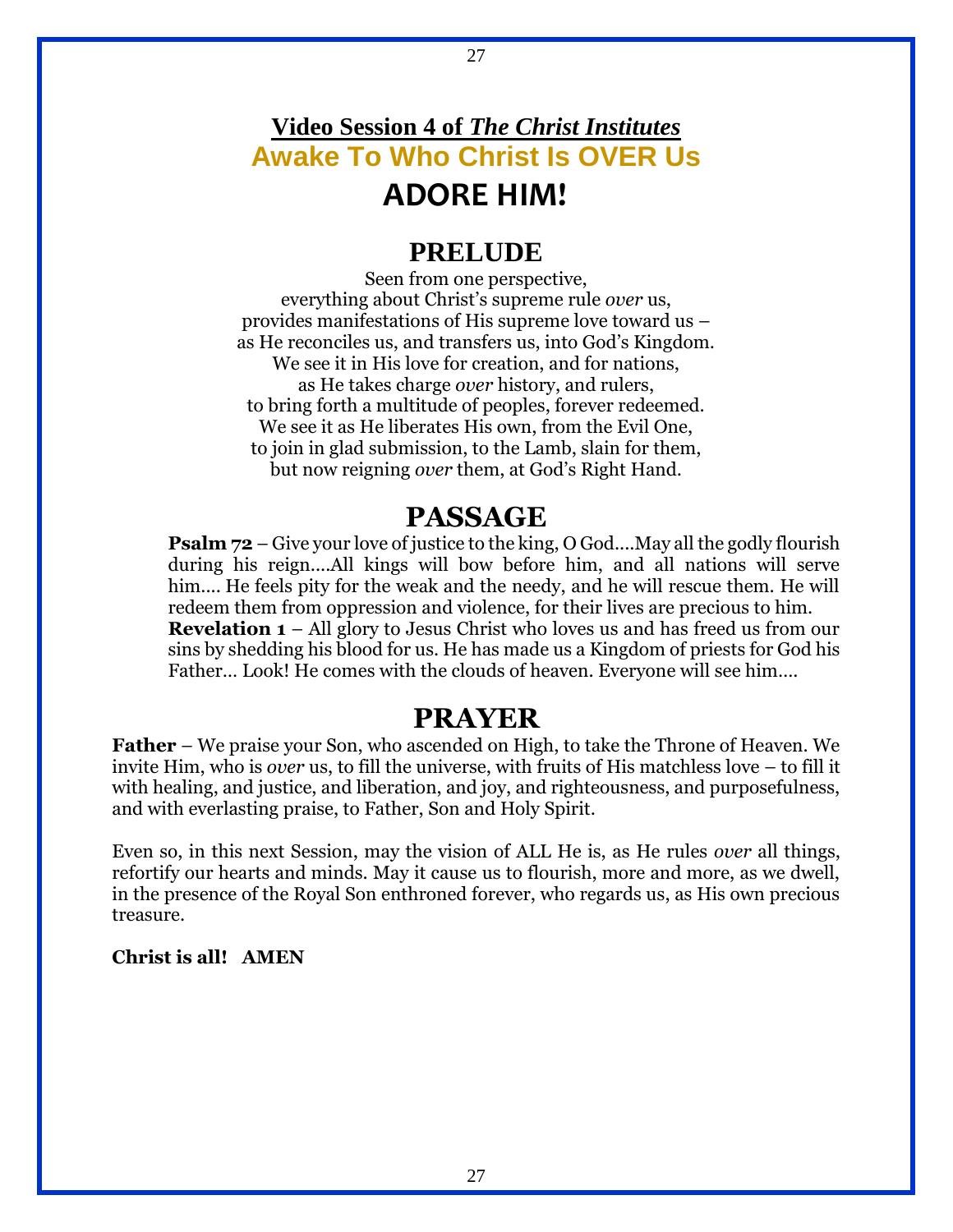## **Video Session 5 of** *The Christ Institutes* **Awake to Who Christ Is BEFORE us ADORE HIM!**

### **PRELUDE**

As we stand at the threshold, of all that awaits us, of God's grand intentions toward us, there is One who goes *before* us, to blaze the trail *ahead of* us The Spirit wakes us, so we may follow in His wake. He calls us to press forward, as Jesus *precedes* us. With unbounded love, God's Son has opened for us, a new and living way, into the future…into the Heavens… into the promises…and into the world. How can we do other than fall in behind Him, and follow?

### **PASSAGE**

**Jeremiah 31** – I have loved you, my people, with an everlasting love. With unfailing love I have drawn you to myself...I will bring (you) from the north and from the distant corners of the earth….I will not forget the blind and lame...A great company will return!... I will lead (you) home with care.

**Mark 10** – Looking at the man, Jesus felt genuine love for him. "There is still one thing you haven't done," he told him. "Go and sell all your possessions and give the money to the poor, and you will have treasure in heaven. *Then come, follow me*." **2 Corinthians 2** – God continues to lead us along in Christ's triumphal

procession.

### **PRAYER**

**Father** – We've decided to follow Jesus, no turning back. He looked upon us, and loved us, and called us, to forsake all, and to join His victory procession. Truly, He is worthy, to be Leader of our lives, for all ages to come.

He has opened for us a highway, into a New Creation. Now, we want Him to go *before* us, into every facet of His Kingdom purposes. As we begin this Session, one prayer rises up within us: "Lead on, O King Eternal, Your day of march has come!"

Father, in love, keep us in step with Your Son, as He *precedes* us, into all You have prepared for us. We follow Him without fears. We follow Him with hope! **Christ is all! AMEN**

28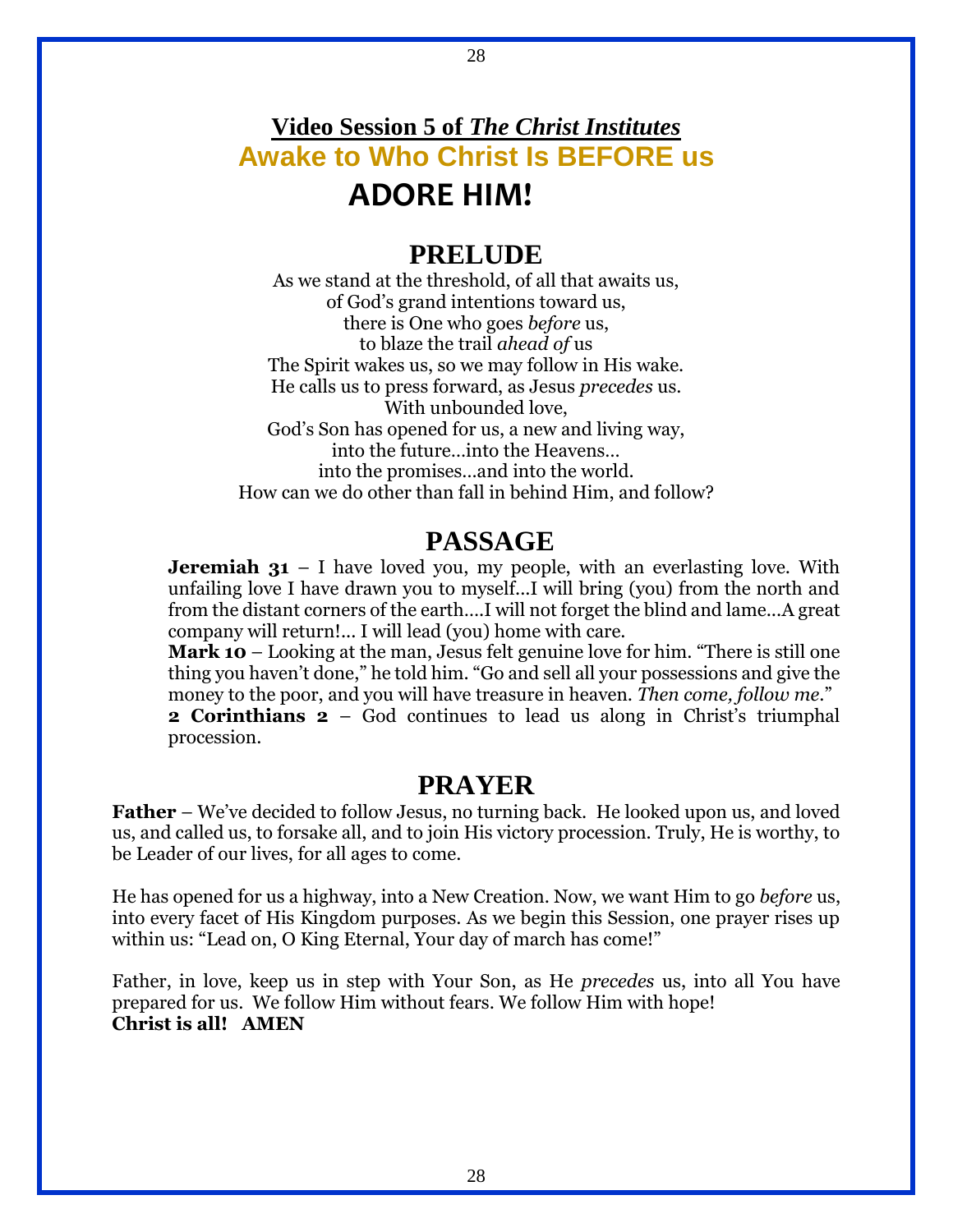## **Video Session 6 of** *The Christ Institutes* **Awake To Who Christ Is WITHIN us ADORE HIM!**

### **PRELUDE**

The cry of every believer's heart, is for more of Christ – more of Christ at work *within* us and *within* me. In His great love toward us, God's Son intends to dwell among us, bringing with Him all He is to us, for us, over us and before us, as He inhabits us, to reign *within* us. Of every congregation on planet Earth, it can be said: The Lord Jesus is fully there, residing, and presiding – not just a part of Him, but ALL of Him. And wherever He abides *within* His people, in His spectacular supremacy, the Triune God is fully involved.

### **PASSAGE**

**John 17** – My prayer is not for the world, but for those you have given me, because they belong to you….

I have given them the glory you gave me, so they may be one as we are one. I am in them and you are in me. May they experience such perfect unity that the world will know that you sent me and that you love them as much as you love me...

I have revealed you to them, and I will continue to do so. Then your love for me will be in them, and I will be in them.

### **PRAYER**

**Father** – We celebrate this rich truth of the Gospel: that Your anointed Son, who claims preeminence in the entire universe, has come to dwell among your people, here and now, intimately and pervasively, in the fullness of His lordship and love.

Awaken us, to His presiding presence. Help us, to gather to Him, and around Him, like never before – to experience *together* in Him preliminary installments of His coming Kingdom.

During this Session, bless us, with fresh infusions of His life within us – *individually*. Even more, reveal to us, grand possibilities, that belong to Your people, *corporately*, who welcome their King, unconditionally.

**Christ is all! AMEN**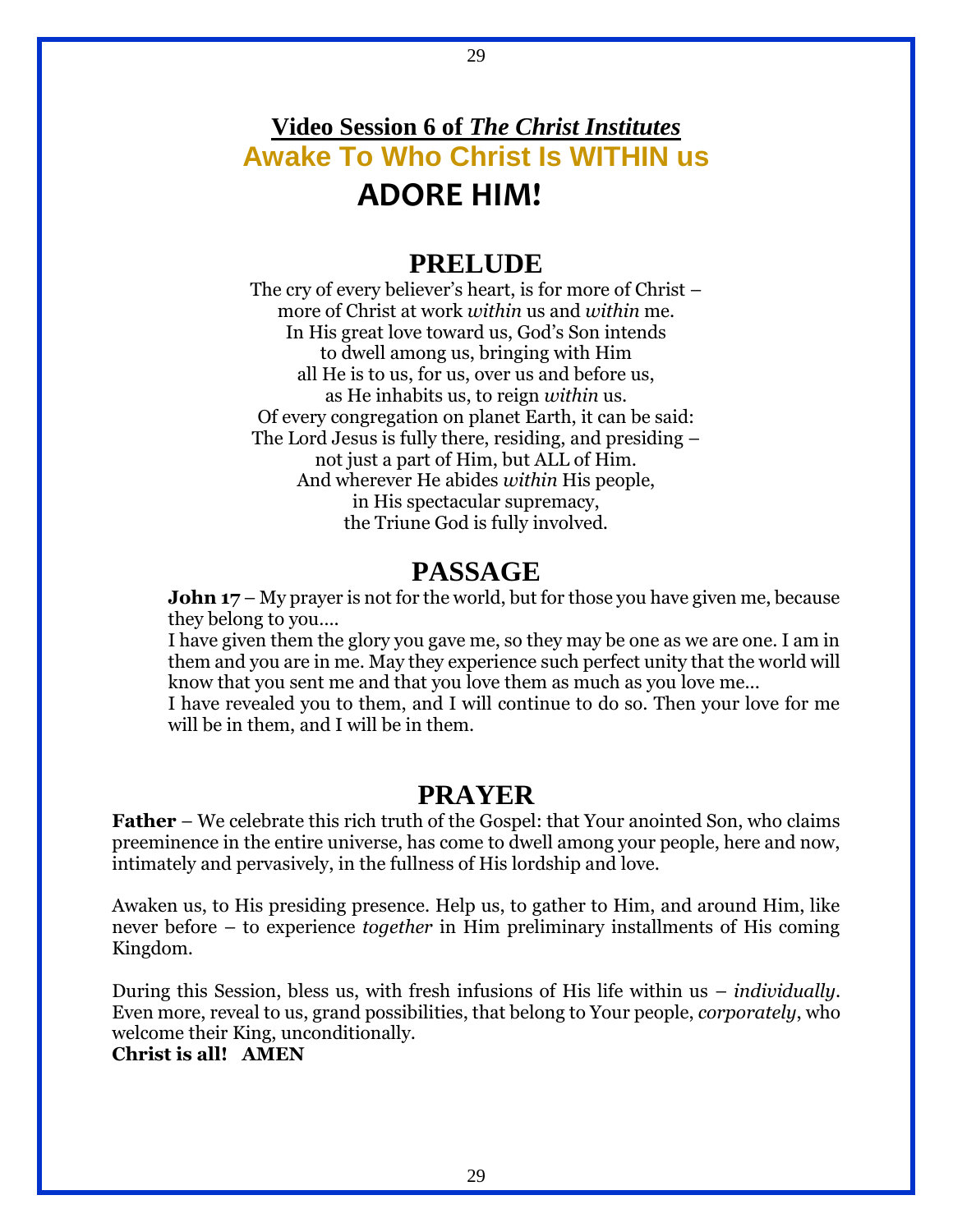## **Video Session 7 of** *The Christ Institutes* **Awake to Who Christ is THROUGH Us ADORE HIM!**

30

### **PRELUDE**

Christ intends to pour out his love *through* us. Thus, we mean more to the world, than most of us realize. The greater our vision, of the supremacy of Christ, the more open we are, to the ministry of Christ, as he carries out His mission *through* us, using us. We need a vision of God's Son, big enough, to give us the courage to serve Him, among the nations, at any cost; big enough, to reassure us, that He is able, to accomplish *through* us, a lasting impact for His global cause, beginning right where we live. For in point of fact, He loves us too much, to allow us, to settle for anything less, than this.

### **PASSAGE**

**2 Corinthians 2** – God uses us to spread the aroma of the knowledge of Christ everywhere. For we are to God the pleasing aroma of Christ among those who are being saved and those who are perishing. To the one we are an aroma that brings death; to the other, an aroma that brings life. And who is equal to such a task? **1 Thessalonians 1** – Your endurance is inspired by hope in our Lord Jesus Christ... The Lord's message rang out from you not only in Macedonia and Achaia– your faith has become known everywhere…(as you) wait for his Son from heaven, whom he raised from the dead...

### **PRAYER**

**Father** – May the supremacy of your Son, be declared, more fully, among all peoples. May His church, be a more visible manifestation of His love, unleashed by His message, and His mission, *through* us.

We have no ministry for Him, unless you raise it with Him, from the dead, day by day by day. Help us serve Him, in such a way, that people, looking at us, will make much of the reigning Christ, working *through* us.

Because Jesus loves us, enough to send us, please use this Session, to help us become more open, and ready, for His Spirit, to advance His global cause, *through* us. We place no limits, on where He takes us!

#### **Christ is all! AMEN**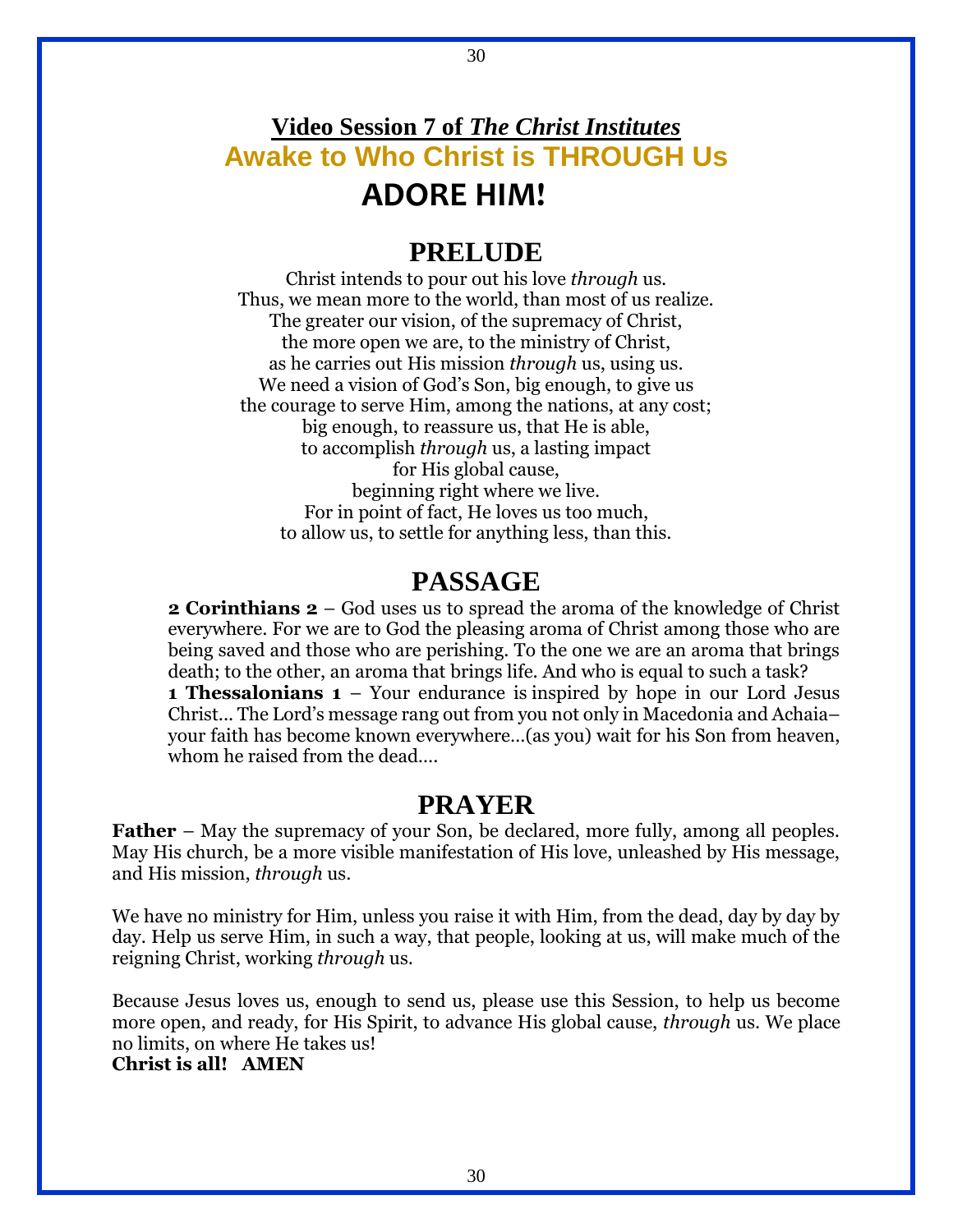## **Video Session 8 of** *The Christ Institutes* **Awake to Who Christ is UPON us ADORE HIM!**

31

### **PRAYER**

The Bible ends with Christ coming down, *upon* us. In the Consummation, the entire universe will become engaged with God's Son – permanently and supremely. Everything will be summed up in our Lord Jesus, either by redemption, or by judgment. Every person will be consumed with Him, or by Him. Until then, we long for Him, in His love for us, to come *upon* us, right now – to conquer us afresh. May He do so, in ways that foreshadow how, one day, He will come *upon* the entire universe, in triumph. Therefore, we always remain ready, to receive from our King, loving approximations of the Consummation.

### **PASSAGE**

**2 Thessalonians** 1 – Our Lord Jesus will be revealed from heaven in blazing fire with his powerful angels. He will punish those who do not know God and do not obey the gospel of our Lord Jesus…on the day he comes to be glorified in his holy people and to be marveled at among all those who have believed…

*With this in mind*, we constantly pray for you, that our God may make you worthy of his calling…so that the name of our Lord Jesus may be glorified in you, and you in him, according to the grace of our God and the Lord Jesus Christ.

### **PRAYER**

**Father** – We look forward to that day, when Your Son visibly comes *upon* all Creation, to bring to consummation your purposes, and promises, in Him. We join with Your Spirit and the whole Church, to cry: "Come, Lord Jesus, come."

Even so, as we enter into this Session, out of His love for us, we invite Him to come *upon* us, in powerful new ways, to bring us into greater intimacy with His glorious, spectacular supremacy.

At the same time, we long for Christ to come *upon* His whole Church, to unleash, in us, approximations of the Consummation, making us fully alive, to His Kingdom ways.

**Christ is all! AMEN**

#### **Video Session 9 of** *The Christ Institutes*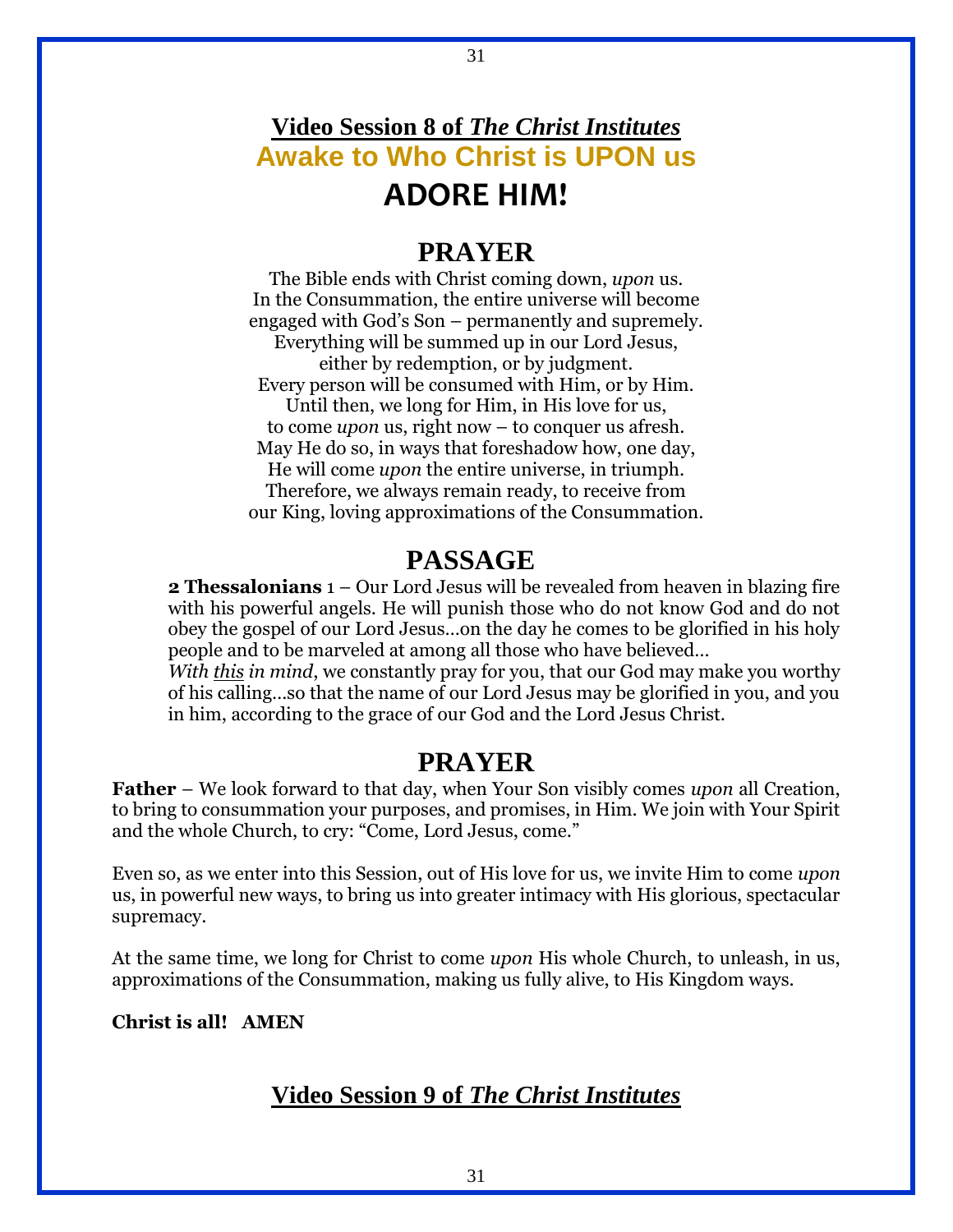## **Responding to the Supremacy of God's Son**

## **SHARE HIM!**

**NOTE:** At the conclusion of this final session you will be asked to prayerfully consider making this commitment – what is called "The Lifetime Commitment of a Messenger of Hope." So at the beginning of the session, read this statement out loud. Then pray the prayer. Then begin the video.

#### **The Lifetime Commitment of a Messenger of Hope**

*From this moment forward, every time I share about God's Son from God's Word with any of God's people – as fully as each opportunity allows, by the power of the Holy Spirit –*

I will:

1. Give them a larger vision of the spectacular supremacy of God's Son than they had before we began.

2. Show them greater reasons to put their hope in Christ in light of who His spectacular supremacy.

3. Pray with them for a fresh awakening by the power of God's Spirit to the glory of the spectacular supremacy of God's Son.

### **PRAYER**

**Father** – We desire to be Jesus' faithful followers – as we see, seek and savor Him for ALL He is; so that we might speak, show, serve and share Him for ALL He is. To that end, empower us with Your Spirit.

We declare to You this hour: *"In our hearts we consecrate – we set apart – Christ as Lord."* With many diadems we crown the Lamb who reigns victorious. Help us to give Him the highest place of honor – more and more – in our hearts, in our lives, in Your Church and among the nations.

For the sake of the *Christ Awakening* that *must* come, equip us to be Messengers of Hope – as a way of life – as we share with other believers, right where we live, a larger vision of Christ's supremacy and greater reasons to put our hope in Him…**because…**

**Christ…is…ALL!**

# **The Christ Institutes**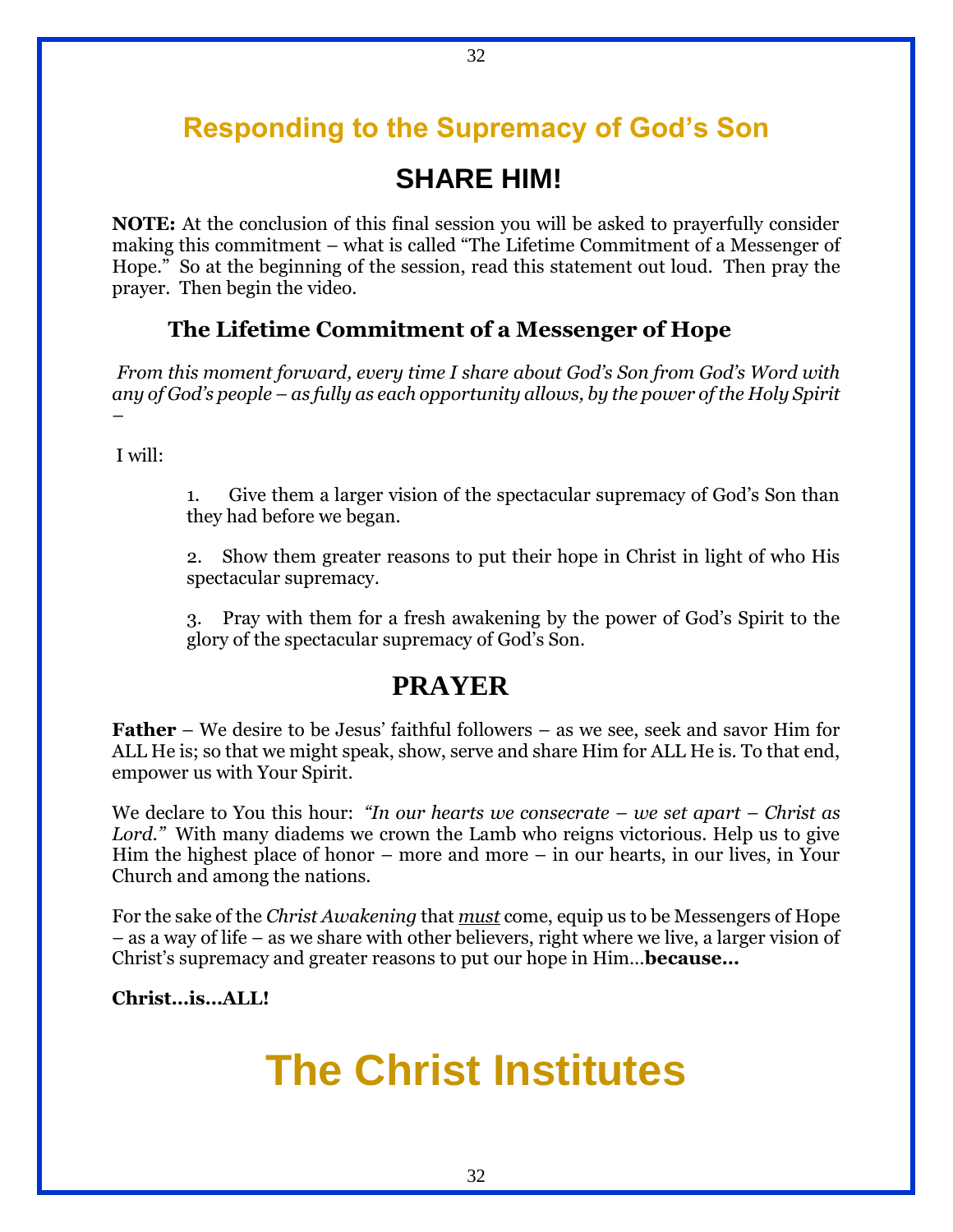## **Video Teaching Series Reflections for All Sessions**

- For those going through the [55-day guided email and video Journey,](http://www.christnow.com/my-christ-awakening-journey/) you are encouraged to take an extra five minutes after viewing each day's email video to respond to these suggestions and questions.
- For those who choose to work through the TCI videos at their own pace, these questions are relevant to the TCI experience wherever you stop along the way. For example, when you come to a spot in the video teaching where the word "*Selah*" appears, push pause and spend five minutes thinking through the outline below.
- Groups that take the TCI video experience together, these suggestions and questions provide excellent starting places for group discussion and prayer for every session.

After completing your video....

**Pause**: Spend a minute in silence, reflecting on today's teaching. What was the most meaningful part for you? How did it speak to you?

#### **Reflect**

In what ways did today's teaching video help you see and think about God's Son in *newer* or *larger* terms?

In what ways did today's teaching video give you greater reasons to put your *hope* in Christ alone -- for your life, for your church, for your generation, or for eternity?

#### **Apply**

What *next step* should today's teaching encourage you to take in your daily walk with our supreme King, the Lord Jesus Christ?

What is one insight about the glory of Christ you gained today that you could *share* with one other believer before the day is over? Think about an insight that could help someone gain a little bit larger vision of the greatness of Christ.

#### **Pray**

If you were standing before Jesus on His throne right now, based on today's teaching, what one thing would you like to say to the Father to express your *praise* and *gratitude*?

What would you like ask the Father to do in your life by His Spirit, that would deepen an area of your relationship to His Son?

## **THE CHRIST INSTITUTES Video Teaching Series Group Reflection/Discussion Questions**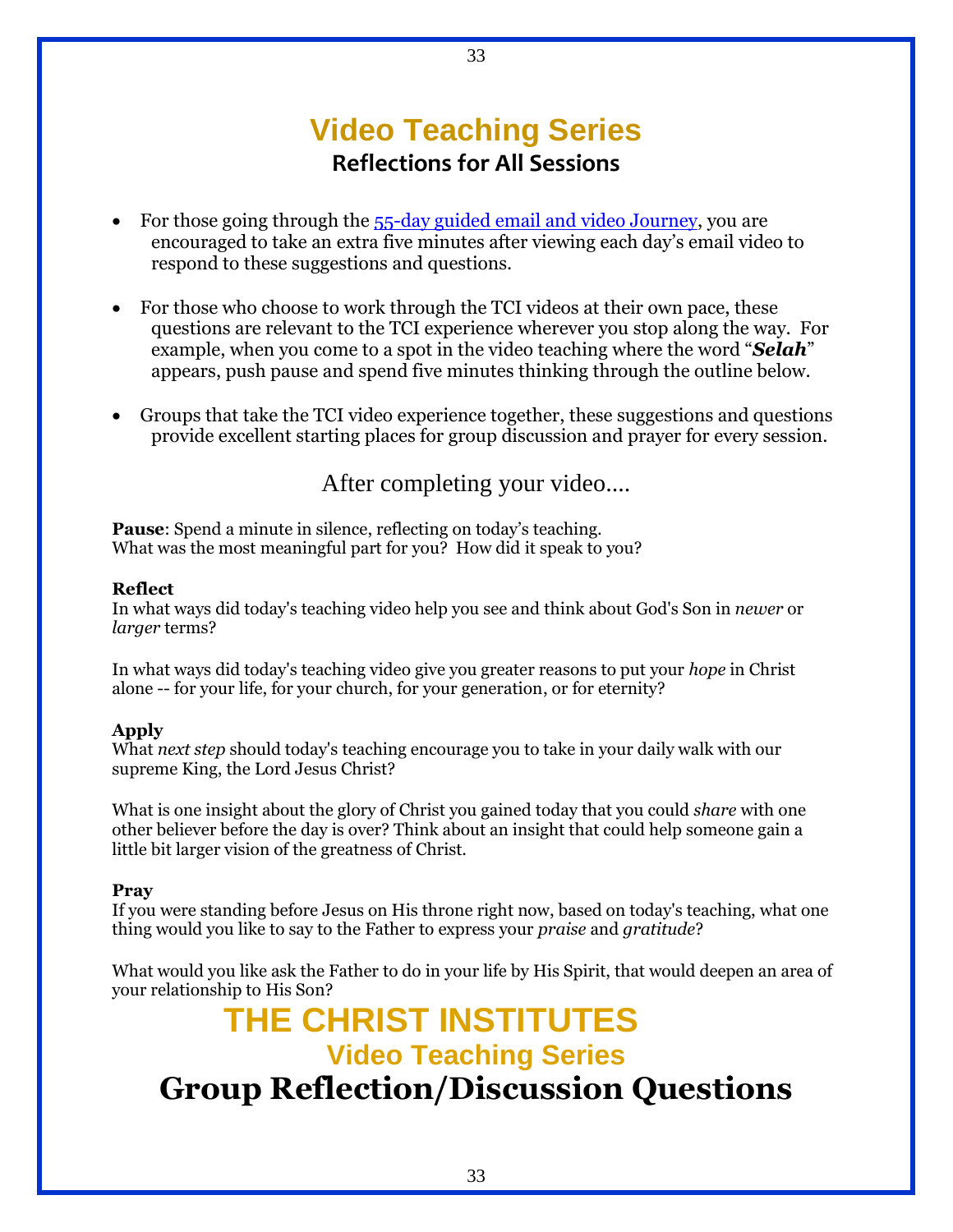#### **(use after viewing one of the video sessions)**

34

### **Video Session 1 Questions / Christ, Crisis, Christ Awakening**

Before today, what adjectives, descriptions, metaphors or pictures would you have used to describe the Person of Christ to someone who knew very little about Him? *(You have 60 seconds!)*

Where do you see evidences of any "crisis of Christology" within the contemporary church at-large or within the church where you worship? How does it manifest itself? What kind of impact is it having on the life of God's people?

Do you have any sense of a hope about a coming Christ Awakening – in your own life? In your church? What about an even broader scope? Why or why not?

### **Video Session 2 Questions / Awake to who Christ is TO us**

Of all the **names** given to Jesus that we just recited, what is one title that carries special meaning for you? Why is that? How should that one title alone impact how believers approach their daily walk with God's Son? Be specific.

What does it feel like for you to realize that God's Son has become your ultimate **identity** and **destiny**?

In what ways should this aspect of who Christ is **TO** us transform how all of us experience our daily walk with Him? Be specific.

#### **Video Session 3 Questions / Awake to who to who Christ is FOR us**

Christ's incarnation, crucifixion, resurrection and ascension combined is called Christ's "irreversible revolution" for us. In what sense is it a revolution? Why is this revolution irreversible? Why is it important that they always been seen as inseparable from one another?

How is this revolution impacting the nations already? What impact should it have on individual believers day by day?

What does the **Ascension** mean to *you*? How do you think the truth of the Ascension should shape the way you look at Christ's incarnation, crucifixion and resurrections? How should it *increase* your passion for Christ? What about your desire to serve Christ? Or even your sense of hope about the renewal of the Church? How do you look at the mission of the Gospel locally or among the nations?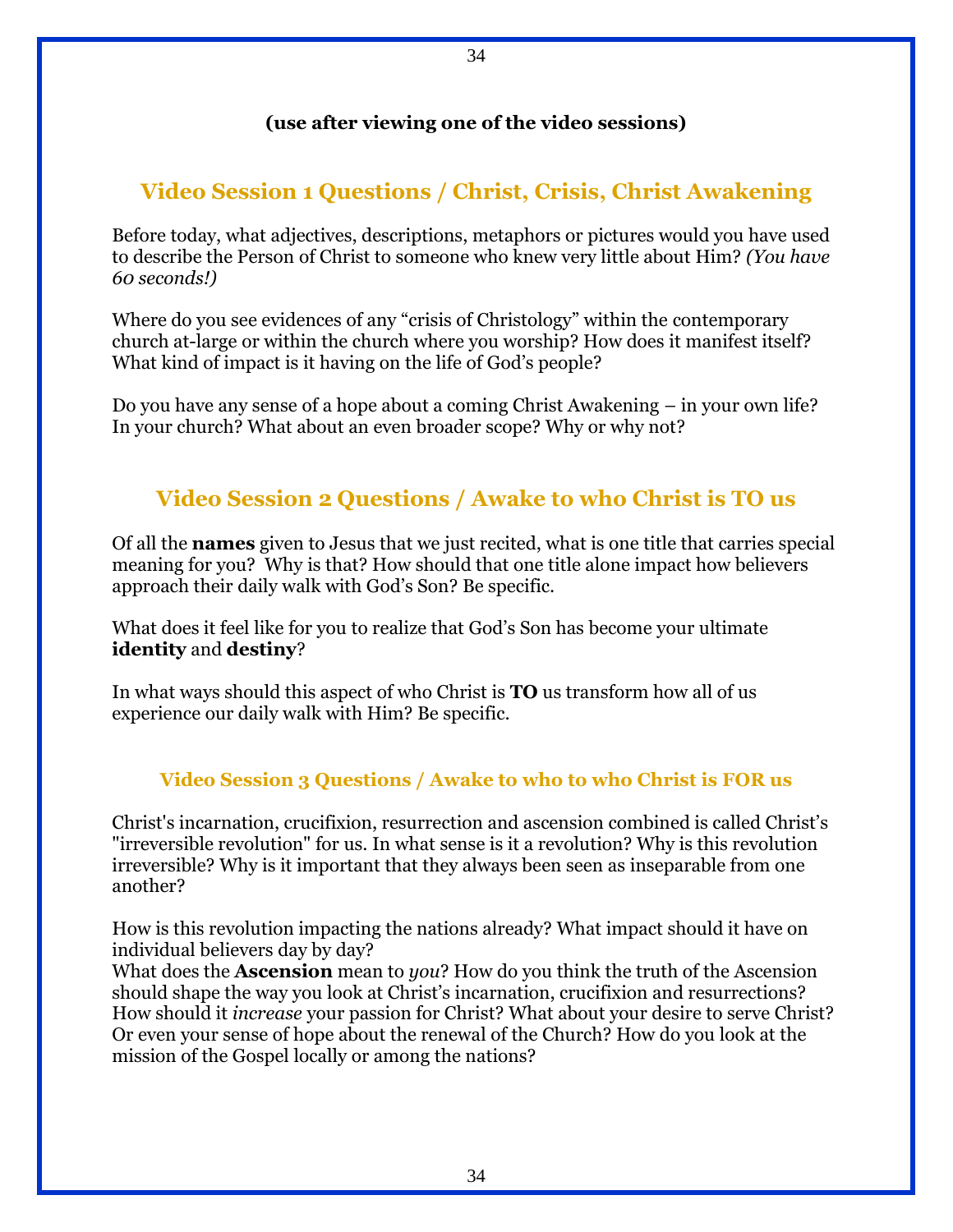#### **Video Session 4 Questions / Awake to who Christ is OVER us**

35

Of the six spheres where Christ reigns **over us** – creation, history, rulers, peoples, powers, Church – which one do you find most fascinating? Which you would like to learn more?

Demonstrate the truth of "**Christ over us**" by sharing *one story* that would encourage another believer about how Jesus' Kingship is breaking through today. It can be either where you live or in another part of the world.

In what one practical way would you like to *personally* experience **more** of His reign over you, breaking through into your life right now? Describe what you think this would look like.

### **Video Session 5 Questions / Awake to who Christ is BEFORE us**

What do you think about the truth that Jesus has gone before us into the future to bring it back to us? How have you experienced foretastes of the Age to Come in your daily walk?

Can you recall **one promise** in the Bible Jesus has fulfilled for you *recently*? If so, how would you describe that experience to another believer?

Can you recall a time when it was clear that Jesus went before you and prepared a way for you to minister to others for Him – when He met you where He sent you? How would you describe that experience?

### **Video Session 6 Questions /Awake to who Christ is WITHIN us**

Recently, how have you experienced the living Christ working within your own life in a direct and personal way? How might you share this **wi**th a fellow believer, so as to encourage that person to expect Christ to work within them in new ways?

What *more* of Christ's reign would you like to see displayed corporately in the midst of today's Church – more specifically *in the midst of your own church?* What might that look like if it happened? Describe one difference you believe it would make?

#### **Video Session 7 Questions / Awake to who Christ is THROUGH us**

Where among the nations do you see Christ's reign manifested through the Church right now? Be specific.

Where among the nations would you like to see *more* of Christ's reign manifested right now **through the Church?** What would you like to see happening? Be specific.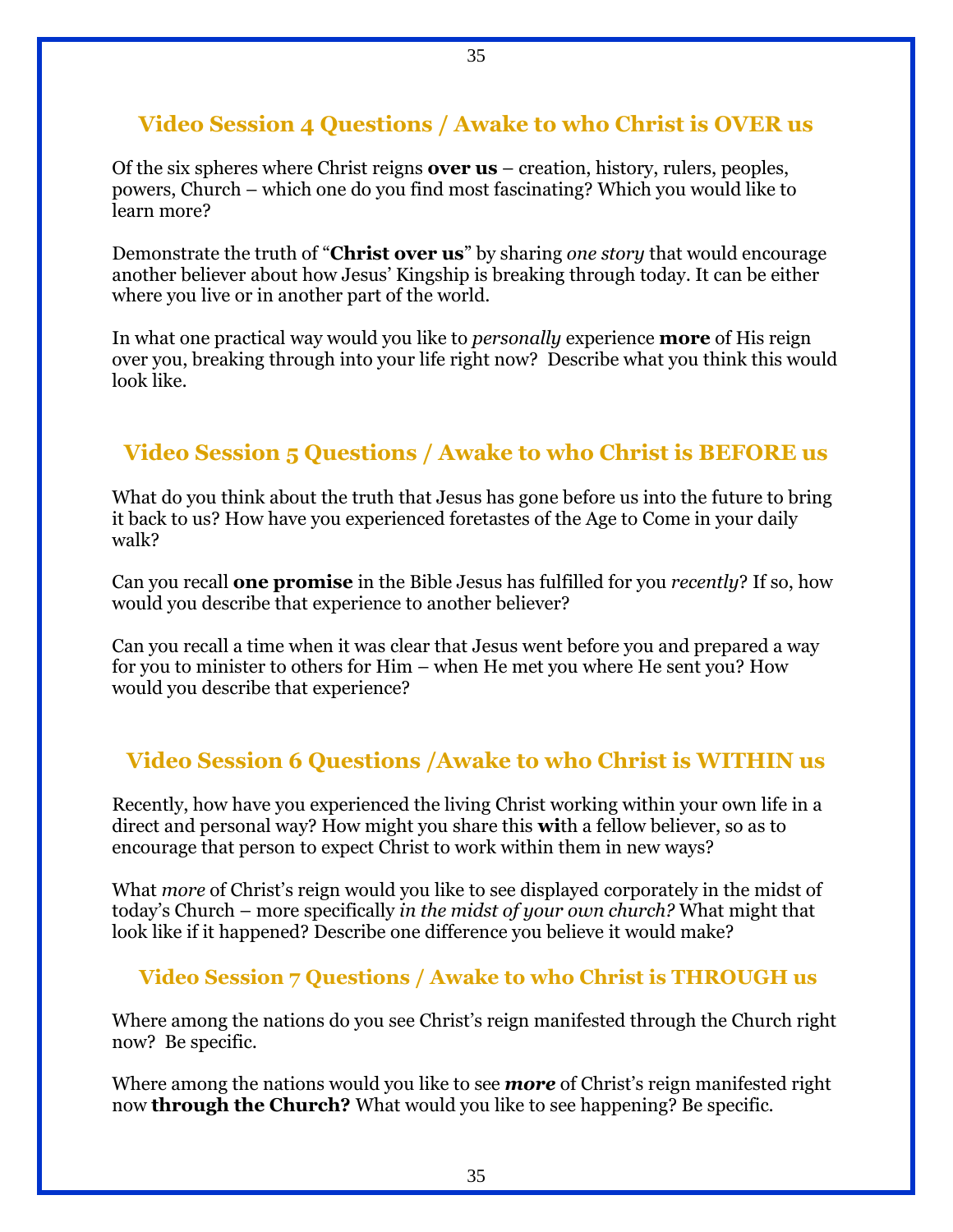How would you personally like to experience *more* of Christ working **through YOU,**  to advance His Kingdom purposes? Describe what you see happening.

36

### **Video Session 8 Questions / Awake to who Christ is UPON us**

Explain your feelings of when you envision the day when you will see the Lord Jesus Christ face-to-face in the hour when He comes upon us at the End? *Is this really something you are looking forward to?* 

What is your greatest hope for the Church at large? Do you really expect to see Christ come upon this generation in new ways that will accelerate and intensify what He's *already* doing? Do you expect to see a Christ Awakening anytime soon?

What is your greatest hope for your own church? Do you really believe the Lord Jesus desires to come upon your congregation in new ways that will accelerate and intensify what He's *already* doing? Do you expect your church to experience a Christ Awakening in any form – *anytime soon?*

36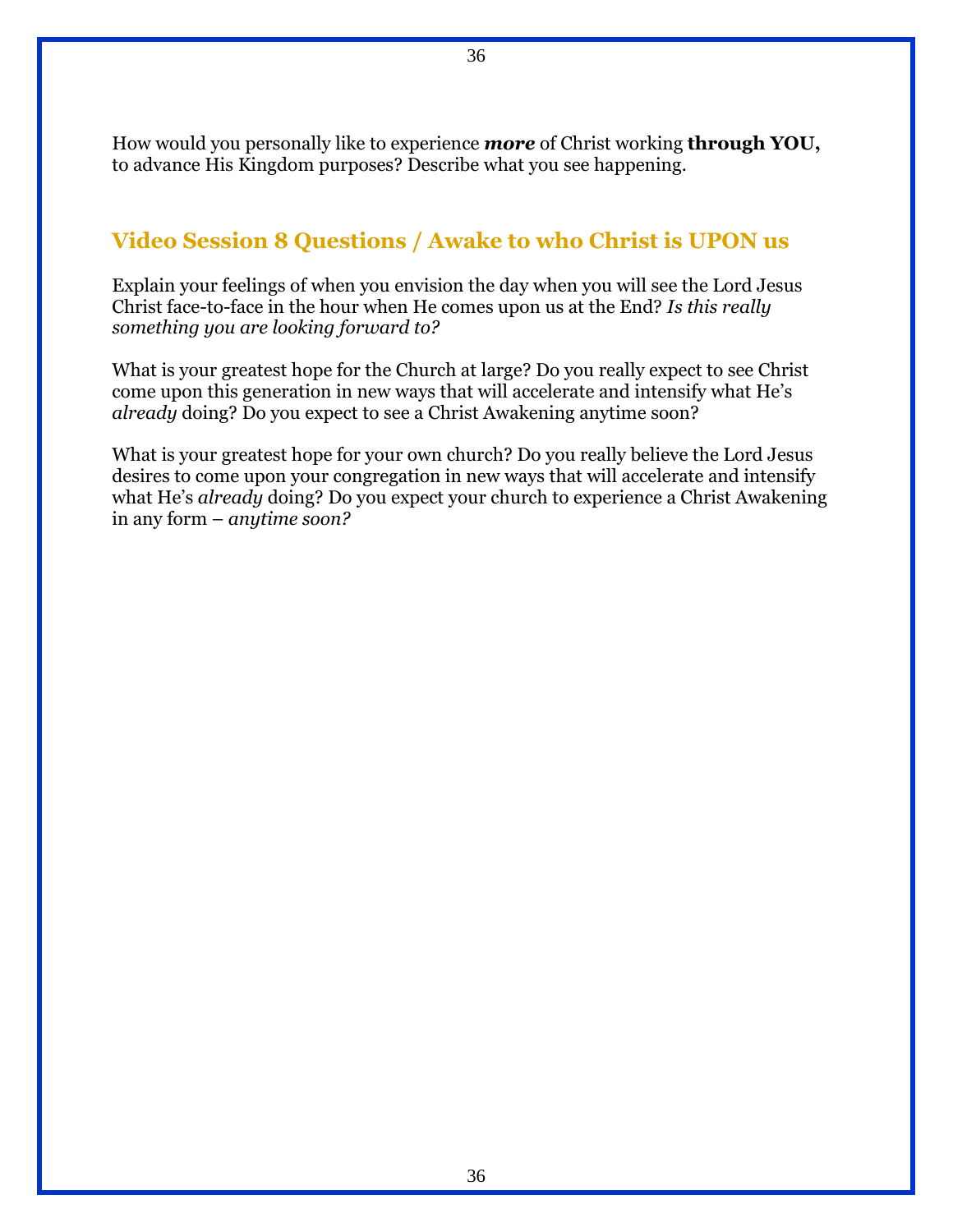#### **Video Session 9 Questions / Responding to the Spectacular Supremacy of Christ**

*For an individual*: In what ways do you expect the TCI experience to impact your daily life in Christ? What specific changes are you willing to make in your relationship *to* Him? Will there be changes in your walk *with* Him or your ministry *for* Him? How might you get started? What does the next step look like for you?

*For a group*: Share with one another your personal reflections on the questions above.

*In addition, as a group discuss*: How might the TCI experience change the way we get involved *together* in our relationship to Christ? How can we better walk *together* with Christ or minister *together* for Christ?

*For individuals or groups:* What impact could you have for Christ and His Kingdom if you were to become "messengers of hope" as a way of life? What are some ways you might fulfill this role right where you live? How would you get started?

In addition, if you were to help form a C.A.S.T. (*Christ Awakening Servant Team*) what are the possibilities this offers for fostering a Christ Awakening movement inside your church or ministry? Who might want to be part of this CAST with you? How would you recruit them? How do you envision your CAST functioning on a regular basis?

#### **The Lifetime Commitment of a Messenger of Hope**

*From this moment forward, every time I share about God's Son from God's Word with any of God's people – as fully as each opportunity allows, by the power of the Holy Spirit –*

#### **I will:**

- **1. Give them a larger vision of the spectacular supremacy of God's Son than they had before we began.**
- **2. Show them greater reasons to put their hope in Christ in light of who His spectacular supremacy.**
- **3. Pray with them for a fresh awakening by the power of God's Spirit to the glory of the spectacular supremacy of God's Son.**

#### **Prayer**

**Father** – We desire to be Jesus' faithful followers – as we see, seek and savor Him for ALL He is; so that we might speak, show, serve and share Him for ALL He is. To that end, empower us with Your Spirit.

We declare to You this hour: *"In our hearts we consecrate – we set apart – Christ as Lord."* With many diadems we crown the Lamb who reigns victorious. Help us to give Him the highest place of honor – more and more – in our hearts, in our lives, in Your Church and among the nations.

For the sake of the *Christ Awakening* that *must* come, equip us to be Messengers of Hope – as a way of life – as we share with other believers, right where we live, a larger vision of Christ's supremacy and greater reasons to put our hope in Him…**because…**

**Christ…is…ALL!**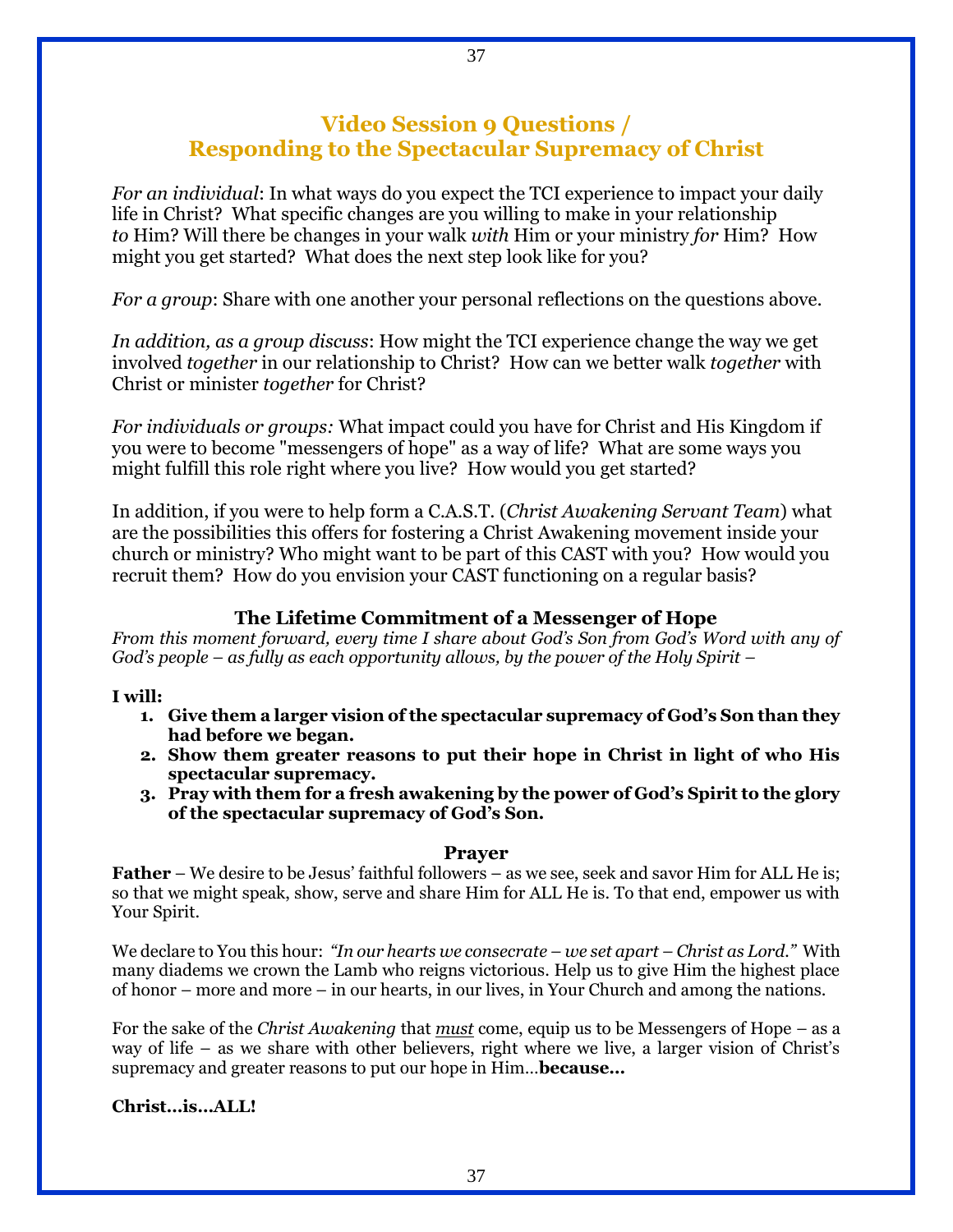## **Schedule for Hosting a TCI Weekend:**

38

## **Exploring and Experiencing Together the Spectacular Supremacy of God's Son**

- TCI is a 48-hour intensive consisting of ten two-hour sessions; plus open forums.
- TCI explores a transformative biblical vision of Christ and His supremacy.
- TCI empowers leaders to foster Christ Awakening movements where they live.
- TCI prepares participants to become Christ-proclaimers as a way of ministry.
- TCI addresses the greatest crisis in the Church, the crisis of Christology.
- TCI equips Christian leaders (clergy and lay) to confront and cure this crisis.
- Each session draws on decades of global, interdenominational ministry.
- Each session includes: worship, teaching, Q&A, small group activities, prayer.
- Each session is amplified by helpful, dynamic PowerPoint slides (over 1600 total)
- All components of the TCI curriculum have been field-tested for many years.
- Follow up of TCI includes a spectrum of practical resources, most free of charge.
- TCI's unique focus on Christ and Christ Awakenings is available nowhere else.

### **SESSION THEMES**

Session 1: Introduction: Christ, Crisis, Christ Awakenings (plus overview of TCI) Session 2: Who Christ is TO us (Divinity, personhood, character, our identity & destiny) Session 3: Who Christ is FOR us (Incarnation, Crucifixion, Resurrection, Ascension) Session 4: Who Christ is OVER us (creation, history, rulers, powers, peoples, Church) Session 5: Who Christ is BEFORE us (into the Future, Heavens, Promises, Nations) Session 6: Who Christ is WITHIN us (individually, corporately, globally; by His Spirit) Session 7: Who Christ is THROUGH us (ministry, mission, miracles, Kingdom advances)

Session 8: Who Christ is UPON us (Consummation, approximations, anticipations) Session 9: Responding to Christ's Supremacy (practical steps, messengers, movements)

*Optional Session 10*: Strategizing Together (after final lunch, open discussion and planning)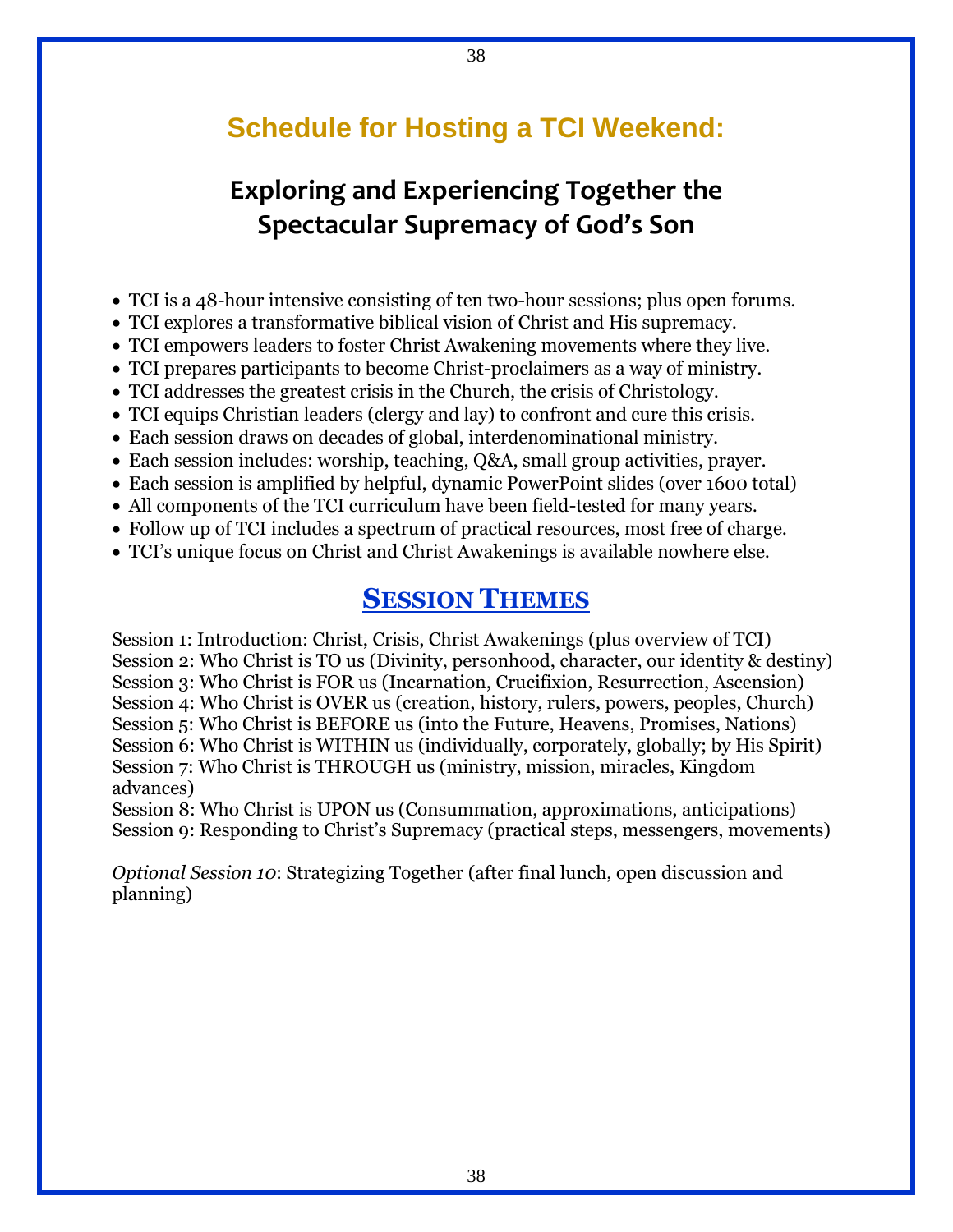### **FORMAT FOR EACH TWO-HOUR SESSION**

Opening worship and prayer (10 minutes) Presentation (75 minutes) Open Discussion (20 minutes) Huddle Prayer (7 minutes) Personal Prayer (3 minutes) Antiphonal Praises to the King (5 minutes)

[Optional Session 10 – Facilitated open discussion and planning; 1 hour].

### **AVAILABLE FOLLOW-UP RESOURCES**

**[http://www.ChristNow.com](http://www.christnow.com/)** – your one-stop hub of free resources on Christ *[http://www.ProclaimHope.org](http://www.proclaimhope.org/)* **–** provides excellent follow-up tools *[http://www.ReadCIA.com](http://www.readcia.com/)* **–** free download of *Christ is ALL!* (470 pages) *[http://www.ChristIsAllBook.com](http://www.christisallbook.com/)* **–** purchase the abridged version (176 pages)

## **TCI SCHEDULE**

| Day One              | Day Two                                                | Day Three                 |
|----------------------|--------------------------------------------------------|---------------------------|
| $12$ noon – Lunch    | $7:00$ – Breakfast                                     | $7:00$ – Breakfast        |
| $1:30$ – Session I   | $8:00$ – Session IV                                    | 8:00 – Session VIII       |
| $3:30$ – Break       | $10:00 - Break$                                        | $10:00 - Break$           |
| $4:00$ – Session II  | $10:30$ – Session V                                    | $10:30$ – Session IX      |
| $6:00 -$ Dinner      | $12:30 - Lunch$                                        | $12:30 - Lunch$           |
| $7:30$ – Session III | $2:00$ – Session VI                                    | 1:30 – Optional Session X |
|                      | $4:00 - Break$<br>$5:30 - Dinner$<br>7:00 - SessionVII | $2:30$ – Dismissed        |